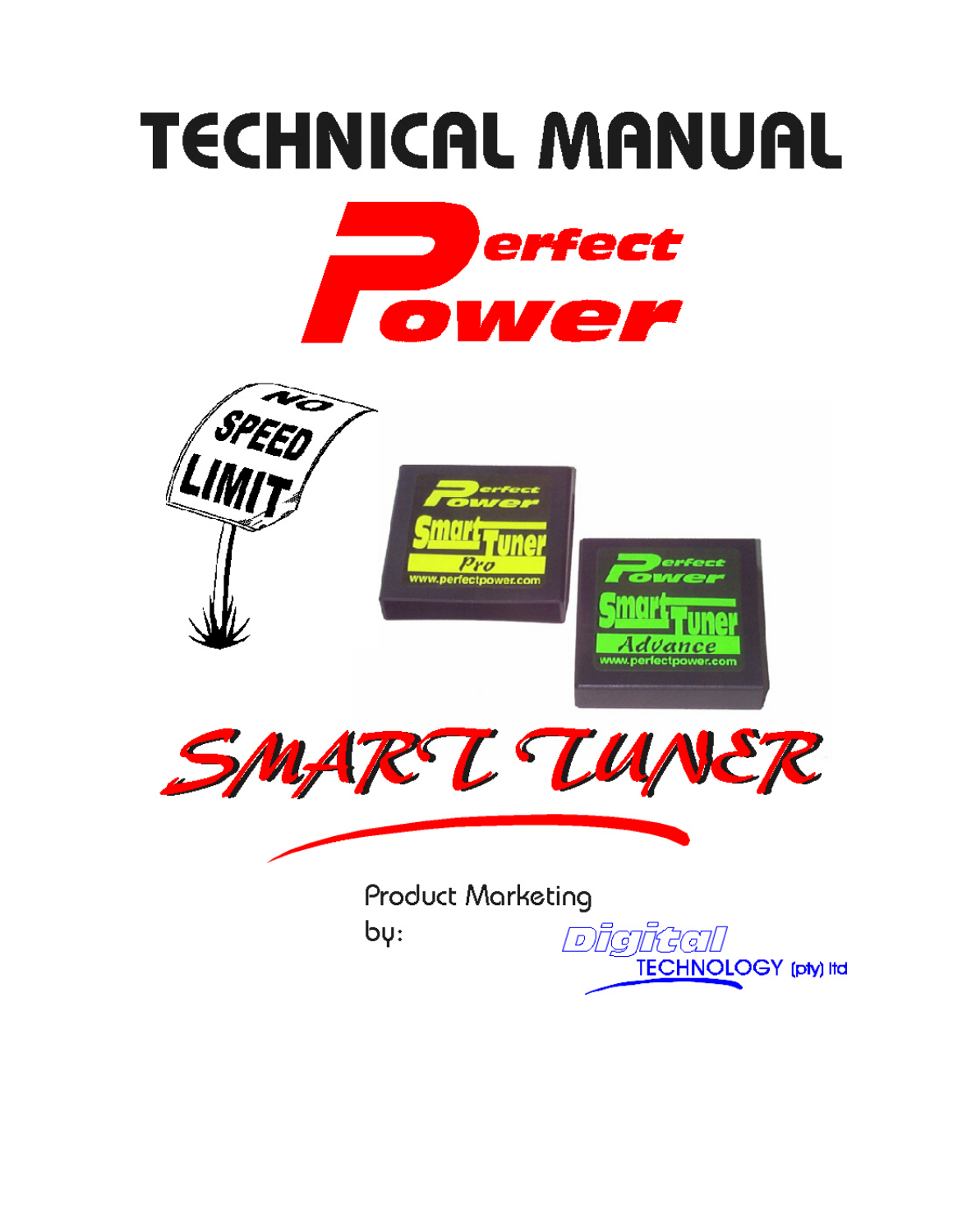# **SMART TUNER TECHNICAL MANUAL**

|     | Index:                                                       | Page no:     |  |  |  |
|-----|--------------------------------------------------------------|--------------|--|--|--|
| 1.  | <b>APPLICATIONS</b>                                          | $\mathbf{1}$ |  |  |  |
| 2.  | <b>FEATURES</b>                                              | $2 - 3$      |  |  |  |
| 3.  | <b>SELECT THE RIGHT UNIT</b>                                 | $4 - 7$      |  |  |  |
| 4.  | PROFILED ENGINE INSTALLATION                                 | 8            |  |  |  |
| 5.  | <b>NEW ENGINE INSTALLATION</b>                               | $9 - 12$     |  |  |  |
| 6.  | <b>RPM DEFLECTION - ALL UNITS</b>                            | 13-15        |  |  |  |
| 7.  | ANALOG DEFLECTION                                            | 16           |  |  |  |
| 8.  | <b>ROAD SPEED GOVERNOR</b>                                   | 17-18        |  |  |  |
| 9.  | ANALOG MODIFIER INPUT/OUTPUT FOR FUEL ADJUSTMENT<br>19-20    |              |  |  |  |
| 10. | <b>IGNITION RETARD &amp; ADVANCE</b><br>20-25                |              |  |  |  |
|     | 10.1<br>Non-missing tooth method                             |              |  |  |  |
|     | 10.2<br>Missing tooth method                                 |              |  |  |  |
|     | 10.3<br><b>Interlaced Signal</b>                             |              |  |  |  |
|     | 11. FREQUENCY MODIFIER INPUT/OUTPUT FOR FUEL ADJUST<br>26-27 |              |  |  |  |
|     | 12. WIRING - ALL UNITS<br>28                                 |              |  |  |  |
|     | 13. SPECIFICATIONS<br>29-30                                  |              |  |  |  |
|     | 14. RELAY SWITCHOVER - ALL UNITS<br>31                       |              |  |  |  |
|     | 15. KEYWORDS<br>32-34                                        |              |  |  |  |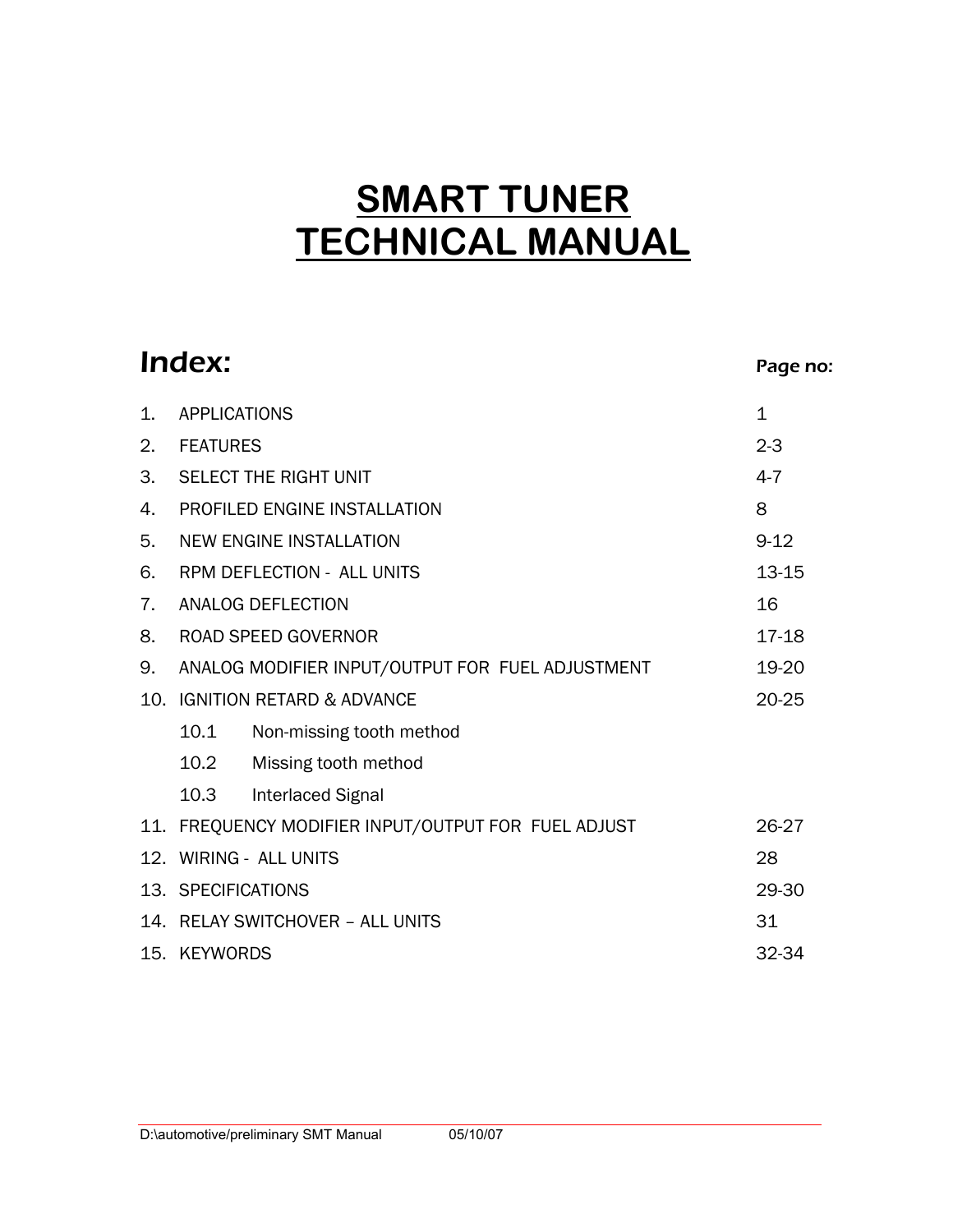# 1. APPLICATIONS

The **SMART TUNER** comes in 6 versions, each for a specific application. This manual applies to all versions. Each function explanation in the manual is marked as to the applicable version.

The following versions are available:

| PRO:          | One fuel input / output for analog tuning<br>One fuel input/output for frequency tuning<br>One ignition input/output for advance/retard<br>Road speed governor |
|---------------|----------------------------------------------------------------------------------------------------------------------------------------------------------------|
| ADV:          | One fuel input/output for analog tuning<br>One ignition input/output for advance/retard<br>Missing tooth method with special outputs<br>Road speed governor    |
| <b>SUPER:</b> | One fuel input/output for analog tuning<br>TWO ignition input/output for retard of random signals<br>Road speed governor                                       |
| <i>MEGA:</i>  | One fuel input/output for analog tuning<br>TWO ignition input/output for advance/retard specific<br>engines<br>Road speed governor                             |
|               | One fuel input / output for analog tuning.                                                                                                                     |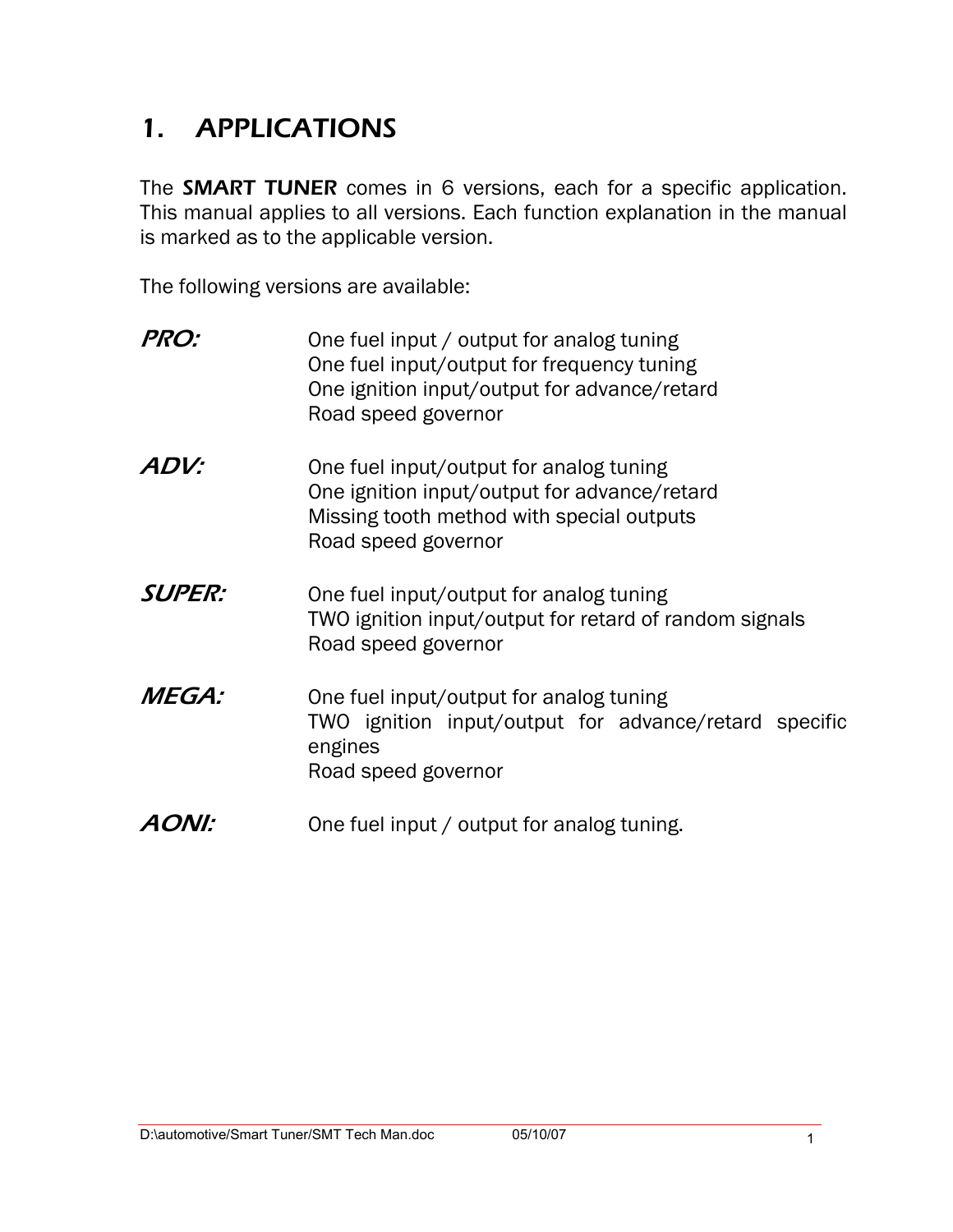# 2. FEATURES

Some of the following features are only available on some units. But it is safe to say that with the ever-advancing microelectronics, and with our firm commitment to product upgrades, our future units will have all features combined in to one.

| <b>Small size</b>                  | t | Fits anywhere, can be hidden                                                 |
|------------------------------------|---|------------------------------------------------------------------------------|
| <b>Flyleads</b>                    |   | No connection problem, colour coded                                          |
| Low current<br>Consumption         |   | Does not generate heat                                                       |
| <b>Plastic housing</b>             |   | No contact possible to other items                                           |
| Protection                         |   | Against miss-connections up to 15 volts.                                     |
| Encapsulated                       |   | Against moisture, vibrations, dust                                           |
| Road speed governor                |   | Can increase/decrease speed limit                                            |
| 128 fuel sites                     |   | For very smooth tuning                                                       |
| 128 ignition sites                 |   | Very fine ignition tuning                                                    |
| 2 Maps                             |   | Switcheable while you drive                                                  |
| Analog map deflection              | ÷ | Step and graduation selectable                                               |
| RPM map deflection                 |   | Settable to desired tuning range                                             |
| Software map<br>Protection         |   | Optional with password                                                       |
| DOS software version               |   | Free from the Internet                                                       |
| <b>WINDOWS software</b><br>Version |   | For the most intricate tuning application<br>More features than DOS version. |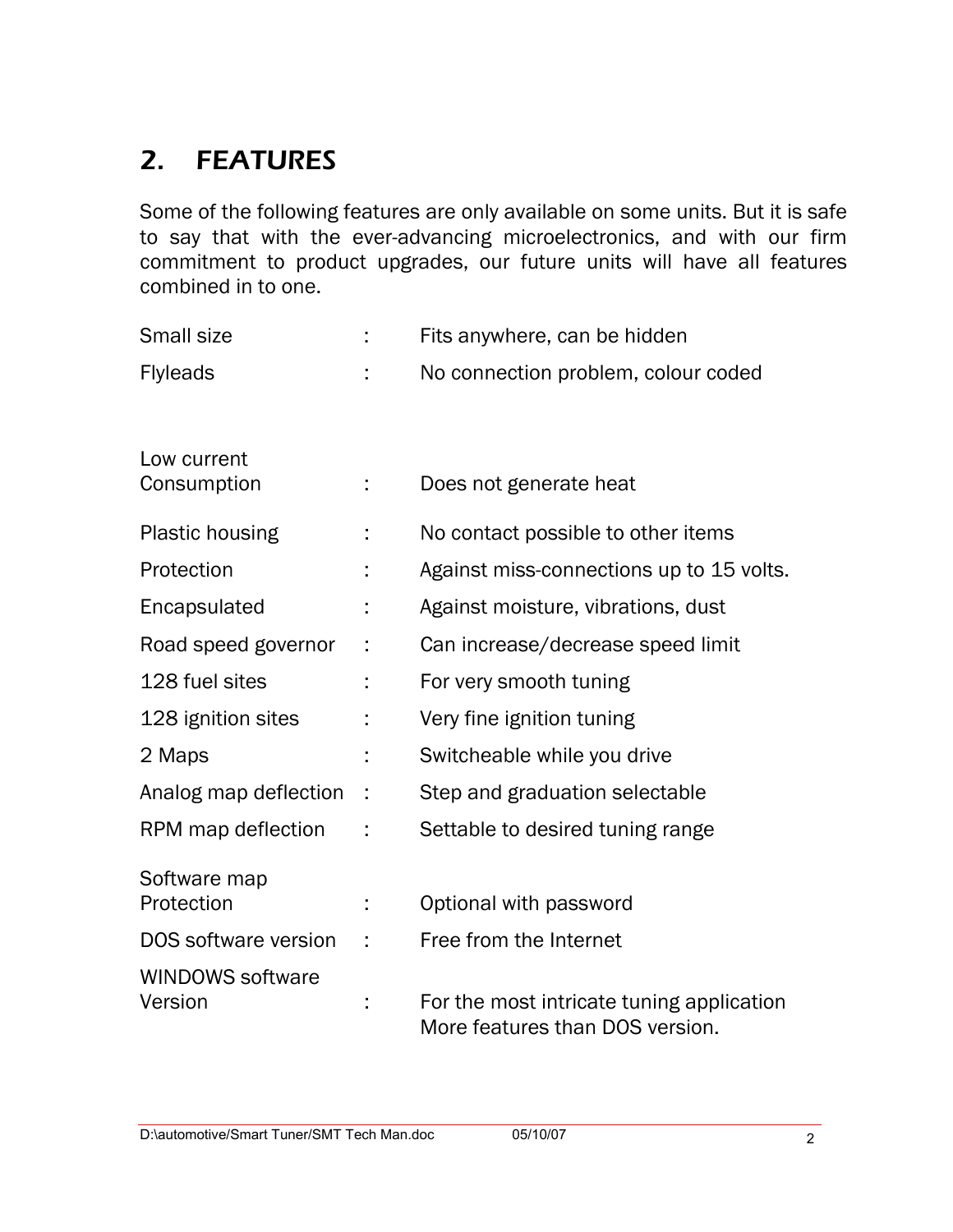| Engine profiles        |           | Easy setup in WINDOWS                |
|------------------------|-----------|--------------------------------------|
| Signal conditioning    |           | To prevent miss-trigger and spurious |
|                        |           | inputs                               |
|                        |           |                                      |
| Very fast computing    | $\sim$ 1. | To facilitate quick engine response  |
| Low component count :  |           | High MTBF                            |
| Maximum rpm recording: |           | Keeps the highest experienced RPM    |
| Frequency fuel tuning  | - 1       | Makes tuning POSSIBLE!               |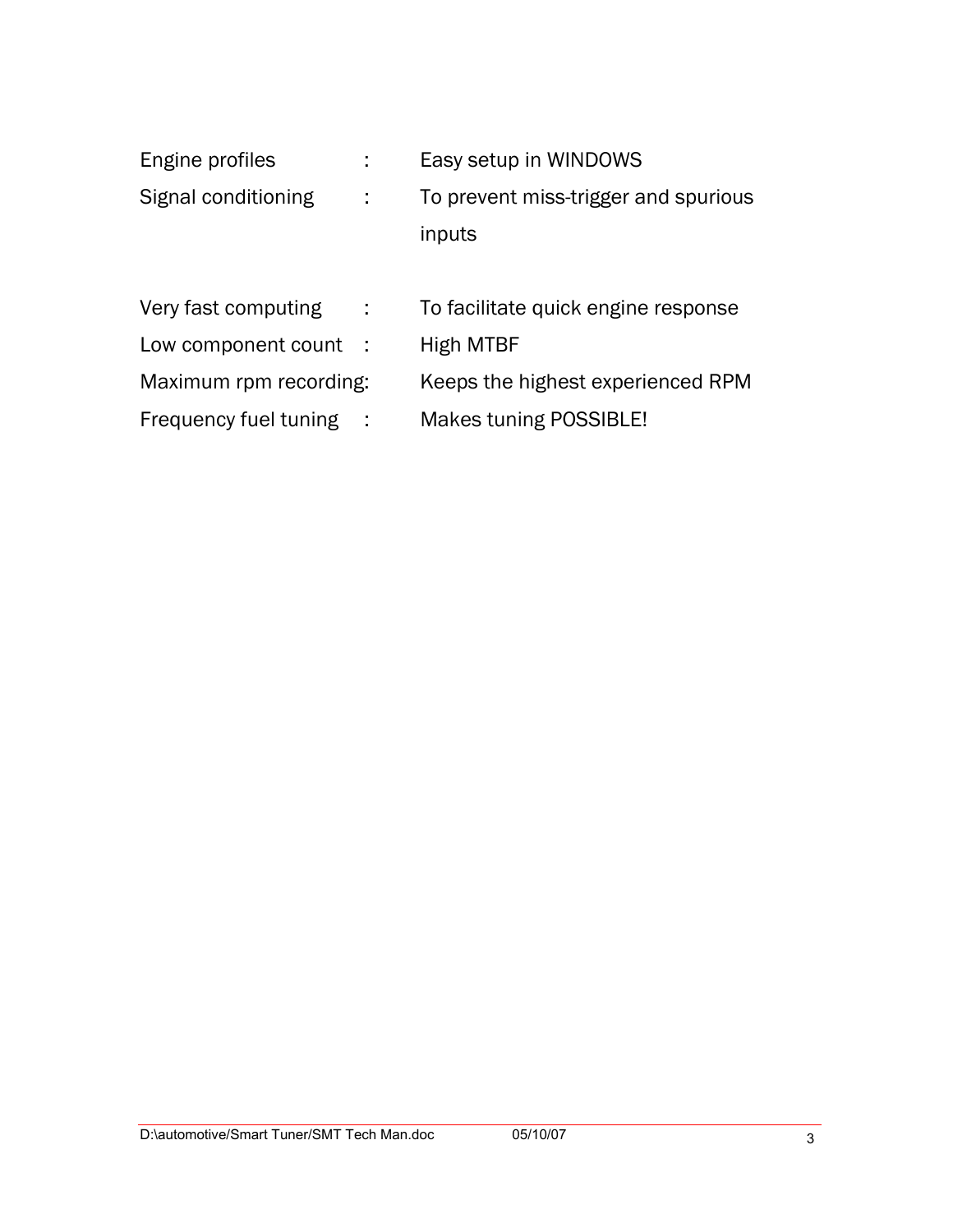# 3. SELECT THE RIGHT UNIT

In order to select the right unit for your engine, you should ask for the

#### ENGINE PROFILE (WINDOWS)

If this is not available, then you have no choice but measure some engine parameters with an oscilloscope and a voltmeter.

#### NOTE:

Most engines (ECU's) allow you to: decrease fuel slightly, (or increase) tune the ignition with two wires, but this is not guaranteed. If a certain ECU map does not allow more fuel, then you can't add any. If the ignition tuning is linked to 2 signals, then you can tune it, but if the ECU likes 3 signals, then you can't. There is no rule! You have to try it. Unless an engine profile exists, and someone has verified it.

Then there is the amount of tuning you desire: The bigger the changes are, the bigger the chances are that you don't succeeded.

So lets test you engine as to the suitability:

#### Analog map deflection:

You need a signal, which varies somewhere between 0 and 5 volts (e.g. from 2 to 3 volts) as you apply throttle. The signal could come from: Throttle sensor, AMP sensor, Airflow meter. If you haven't got one: make one! Fit external throttle potentiometer.

#### RPM deflection:

Never a problem! Find a signal, which repeats every firing. In some instances it can repeat every revolution (eg: missing tooth).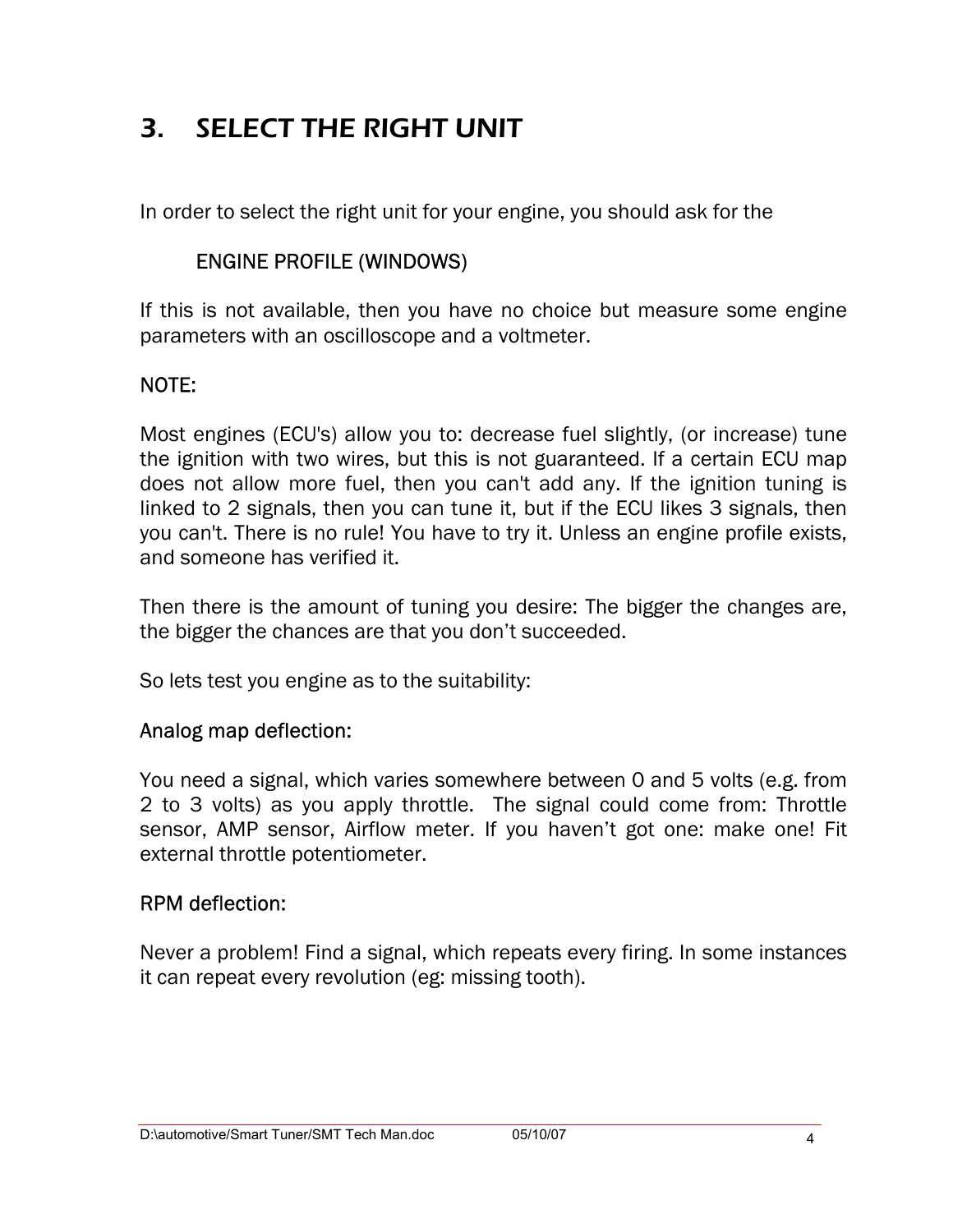#### Fuel tuning:

It can be the same as the ANALOG DEFL signal. It must be in the range from 0 to 5 volts. If you disconnect it from the ECU then the engine should run rich. Check with an oscilloscope if the signal is a frequency or a voltage. If a frequency, then check the frequency at idle and under full throttle. Frequency airflowmeters and frequency AMP sensors are available. Check each!

#### Ignition tuning:

You need to check each crank and cam sensor with an oscilloscope. If you have a wasted spark ignition, then the ECU needs two inputs or a missing tooth signal. Some engines have 3 pickups. Disconnect one and find out if the engine runs without it. Will it start without it? Engines with a distributor need one pickup signal.

#### Road speed governor tuning:

Find a signal, which originates on the gearbox or drive train. Automatic gearboxes with electronic shift use a lot of other signals. Find the one, which ONLY affects the road speed limit. For some engines the road speed governor is integral to the gear switching and can't be removed.

A later version of the SMART TUNER has a road speed LIMITER, which works with integrated pickup signals, because the signal is only tuned (affected, limited!) when the high speed is reached. Even then some ECU's link the roadspeed to the RPM in high gear, and any discrepancy results in some error codes, or service lights.

The above may have discouraged you from attempting to tune your engine. Granted, on some engines you can't tune everything, but on all engines you can tune something.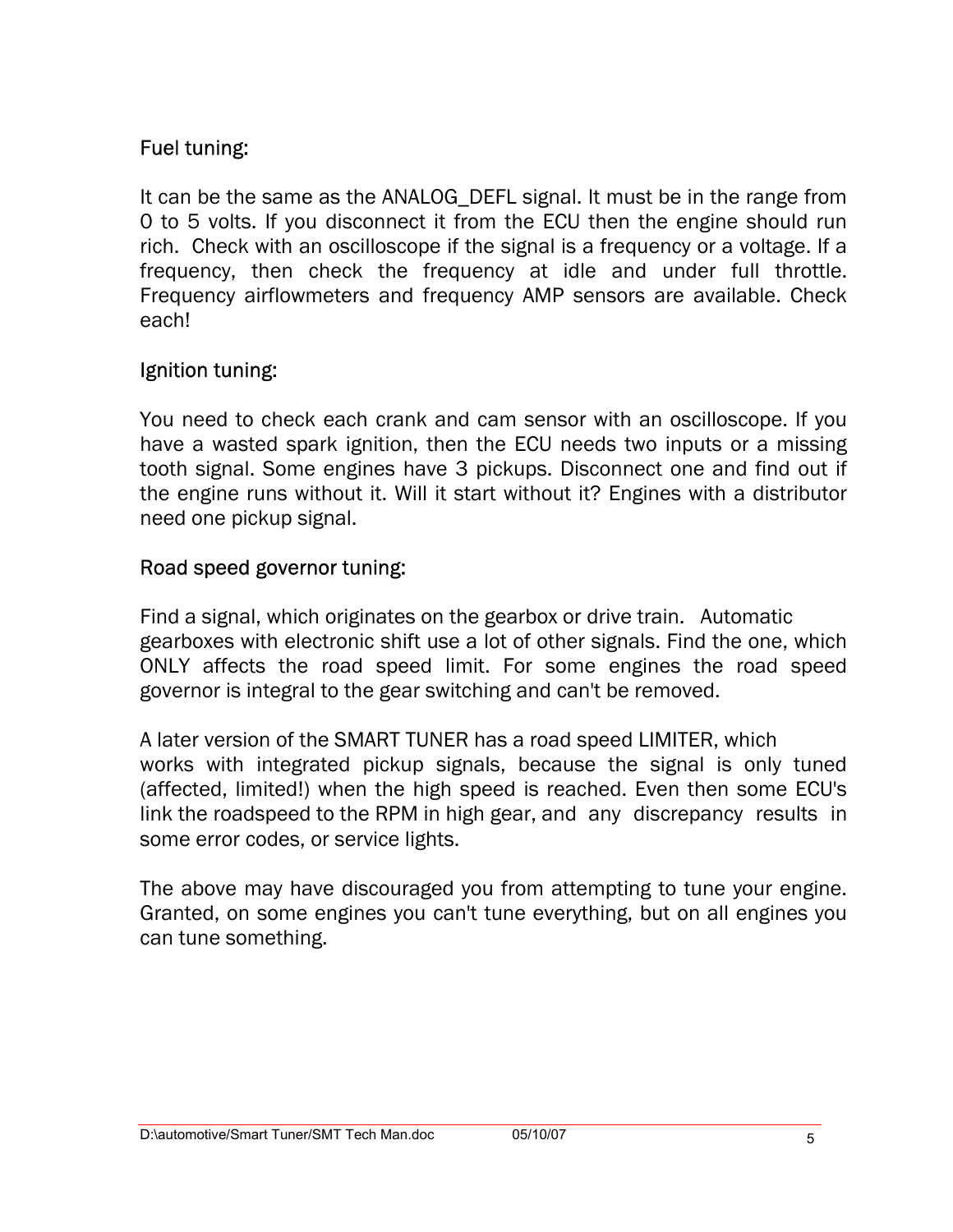#### ONCE YOU HAVE ESTABLISHED THE AVAILABILTY OF SIGNALS, THEN SELECT THE UNIT:

#### Fuel tuning:

| Frequency signal | <b>PRO</b> |
|------------------|------------|
|                  |            |

Analog signal : PRO, ADVANCE, AONI

#### Ignition tuning:

| Single square wave    | ٠ | PRO, ADVANCE   |
|-----------------------|---|----------------|
| Single magnetic input |   | PRO, ADVANCE   |
| Missing tooth         | ٠ | <b>ADVANCE</b> |

#### Road speed governor tuning:

Linear tuning, limit : PRO, ADV

Of course you can install 2 SMART TUNER's to get the desired signal effectiveness.

For practical tuning of two SMT's you must have two PC's or LABTOPS. Both tuning programs can work on ONE port only. Or you can switch the port cable from one unit to the other!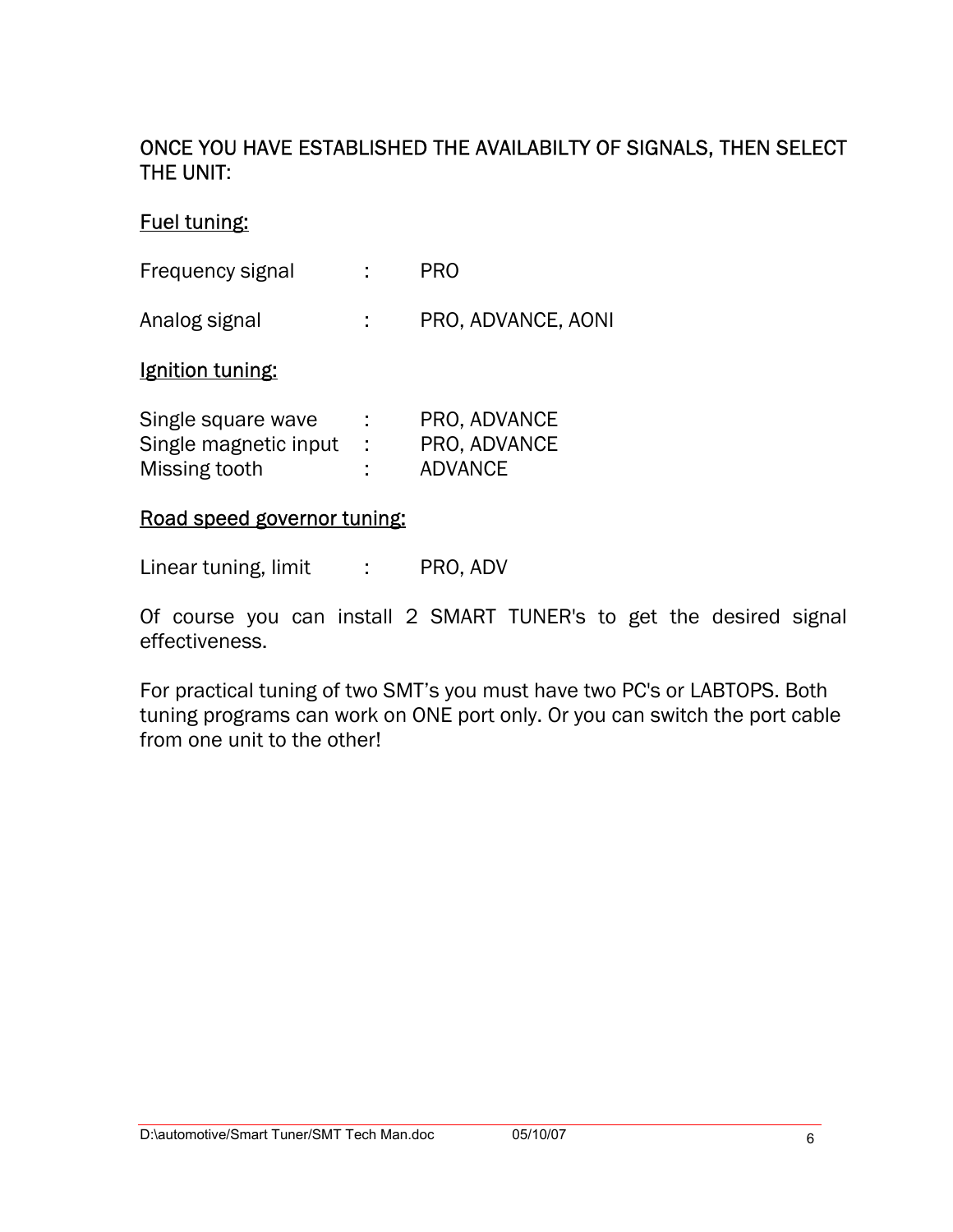## 3.1 DETAILS OF THE DIFFERENT UNITS

This section is most confusing for the newcomer. Do not dwell on it for now. It becomes later clear, once you have "probed" the engine and you now what you need from the SMART TUNER. The following pages explain each unit's functionality in short terms.

#### COMMON FEATURES:

#### Analog fuel tuning:

An input voltage in the range from 0-5V can be mapped to an output voltage 0-5V, and limited low and high.

#### Road speed governor:

A digital input signal (with build in pullup) is converted to an output signal with a different frequency. The output frequency can be limited.

### SMT ADVANCE

Has a single ignition input with a switcheable trigger point. The output is a bipolar pulse and 0-12V pulse. Ignition can be retarded and advanced. The unit is suitable for missing tooth applications and normal pickups.

### SMT PROFESSIONAL (PRO)

It has a frequency high input and output (0-12v) for fuel tuning. The input trigger point is at 2.5 volts. Its ignition input has a variable trigger point 0.5/4.0V. The single ignition output can be retarded and advanced.

### SMT AONI

This unit is for analog fuel timing of one signal only.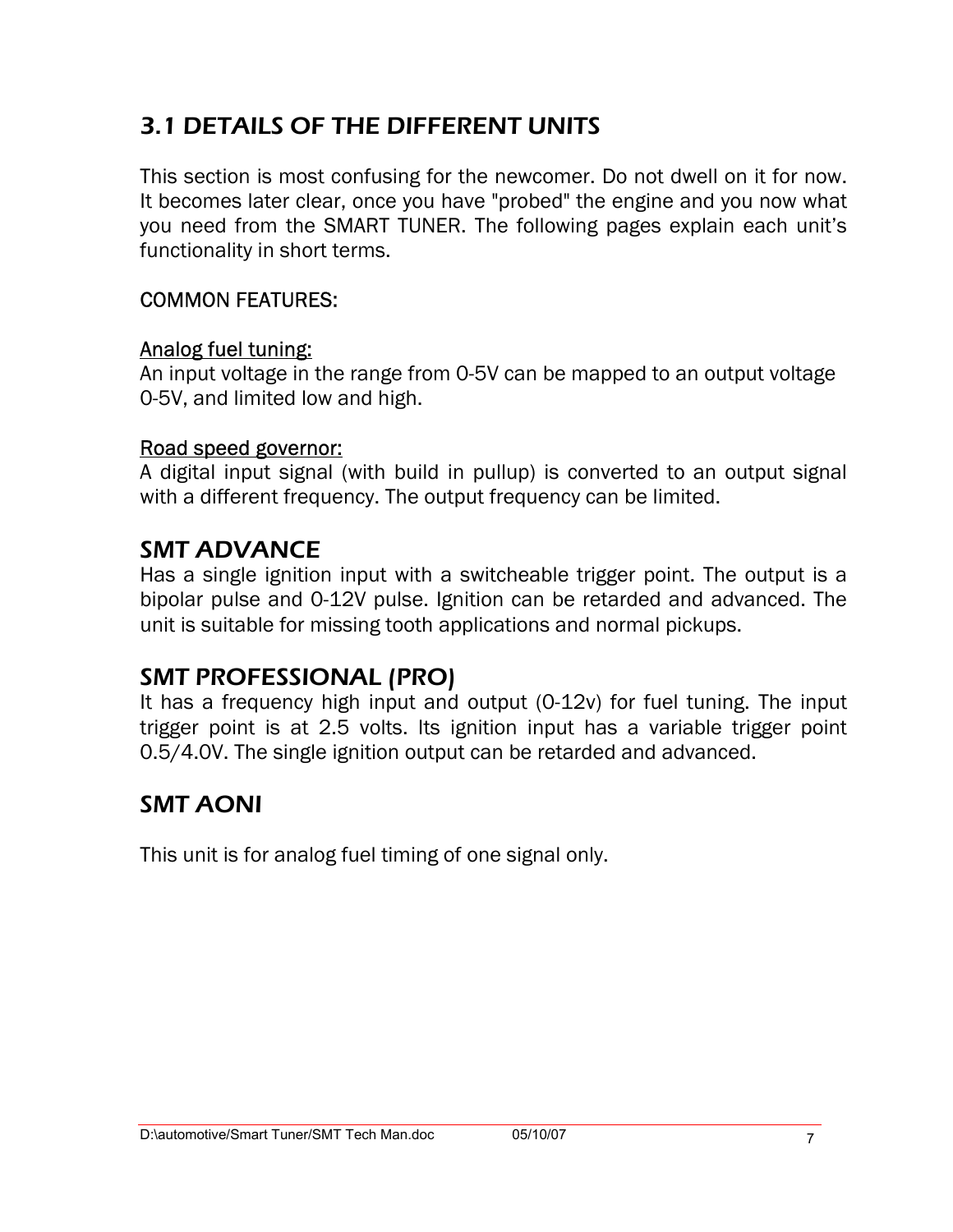# 4. PROFILED ENGINE INSTALLATION

A WINDOWS SMT engine profile includes:

- $\triangleright$  Wiring instruction
- $\triangleright$  Ignition map
- $\triangleright$  Fuel map
- $\triangleright$  Global parameter map
- $\triangleright$  Tune results

The DOS SMT version can load an engine map with the following information:

- $\triangleright$  Ignition map
- $\triangleright$  Fuel map
- $\triangleright$  Global parameter map

A standard engine map is available from the Internet.

WINDOWS SMT:

- $\triangleright$  Click on the selected engine, and a map appears
- $\triangleright$  Connect wires as instructed in wiring diagram
- ¾ Switch the SMART TUNER on, and establish communication
- $\triangleright$  Download the selected engine profile
- $\triangleright$  You may want to calibrate, or check calibration
- $\triangleright$  Start engine and observe idle.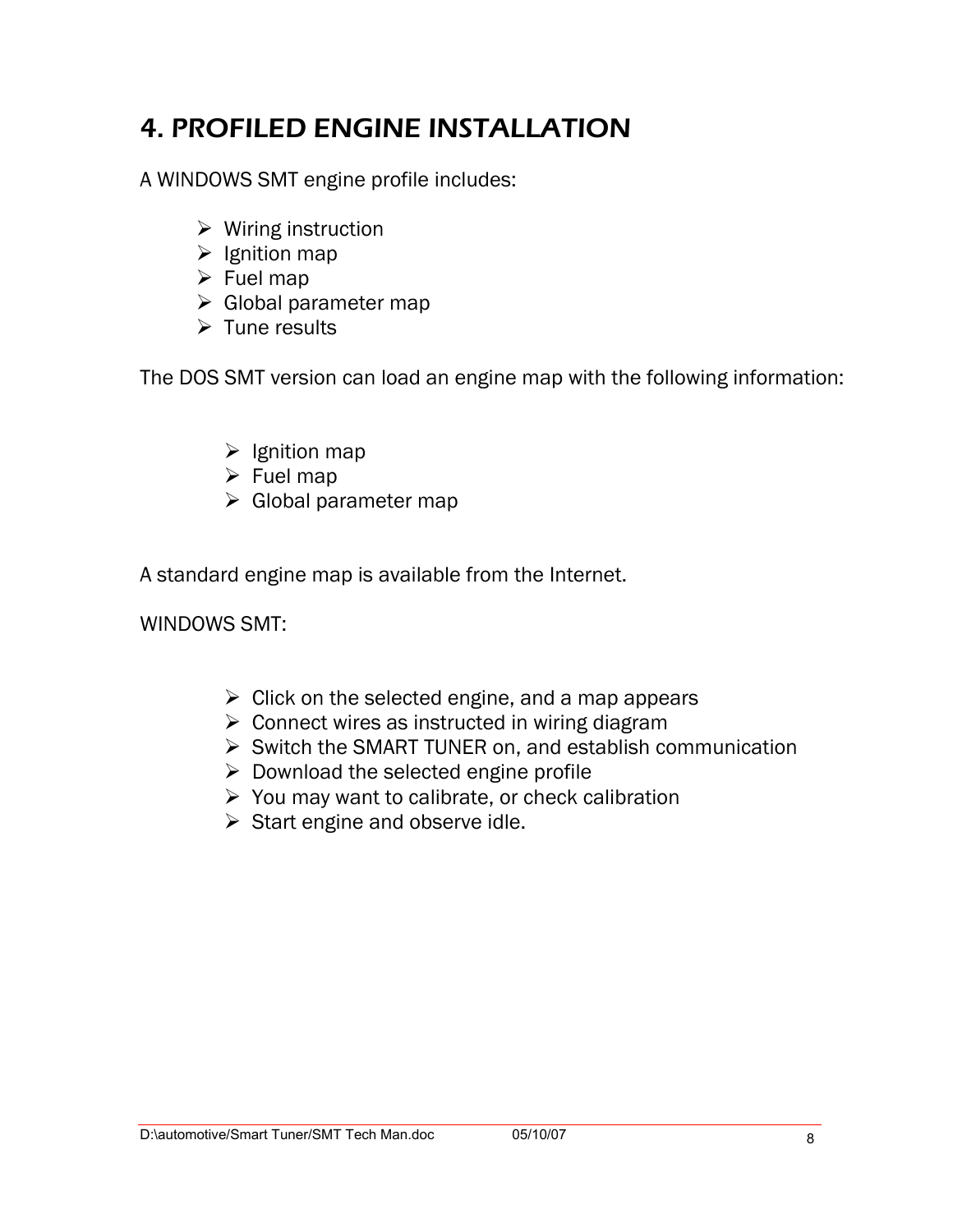# 5. NEW ENGINE INSTALLATION

This section assumes that you have no engine connection diagram, and that you are starting with NOTHING. Here is how to proceed:

- 1. Find the power wires at your ECU. Confirm that the +12V is switched of by the ignition key. CAUTION: You may be looking at some auxiliary OUTPUT wire, which is later switched off by the ECU.
- 2. For installation, which requires the roadspeed governor ONLY, proceed to step 20.
- 3. Find a wire, which leads to the engine and picks up a crank sensor or cam sensor. Put an oscilloscope on it and start the engine. Observe the wave shape. Is it BIPOLAR? (going from negative to positive) or is it a square wave going from 0 to +12 or from 0 to +5 volts?
- 4. If you have a distributor, then the ECU needs only ONE engine sensor. This signal must have ONE pulse (or square wave) per firing. Find the correct firing edge by monitoring the pickup and the ignition (coil!).
- 5. If you have wasted spark firing or true sequential firing then you engine must have 2 pickups. One to identify a particular cylinder (one signal per engine turn, or 1 signal per two engine turns), the other with firing information (one signal per firing, or multiple signals per firing). The later signal is important for now. Note the waveshape (Square, bipolar) and the amplitude.
- 6. If you have a missing tooth wheel (pickup) then count the teeth per turn. Note the wave shape (bipolar!) and the amplitude.
- 7. Connect the YELLOW wire, IGN1IN, to the firing wire and configure the SMART TUNER global screen. You must show proper RPM indication. For SMT operations see the section applicable to you software. Do not proceed unless you have proper RPM indication.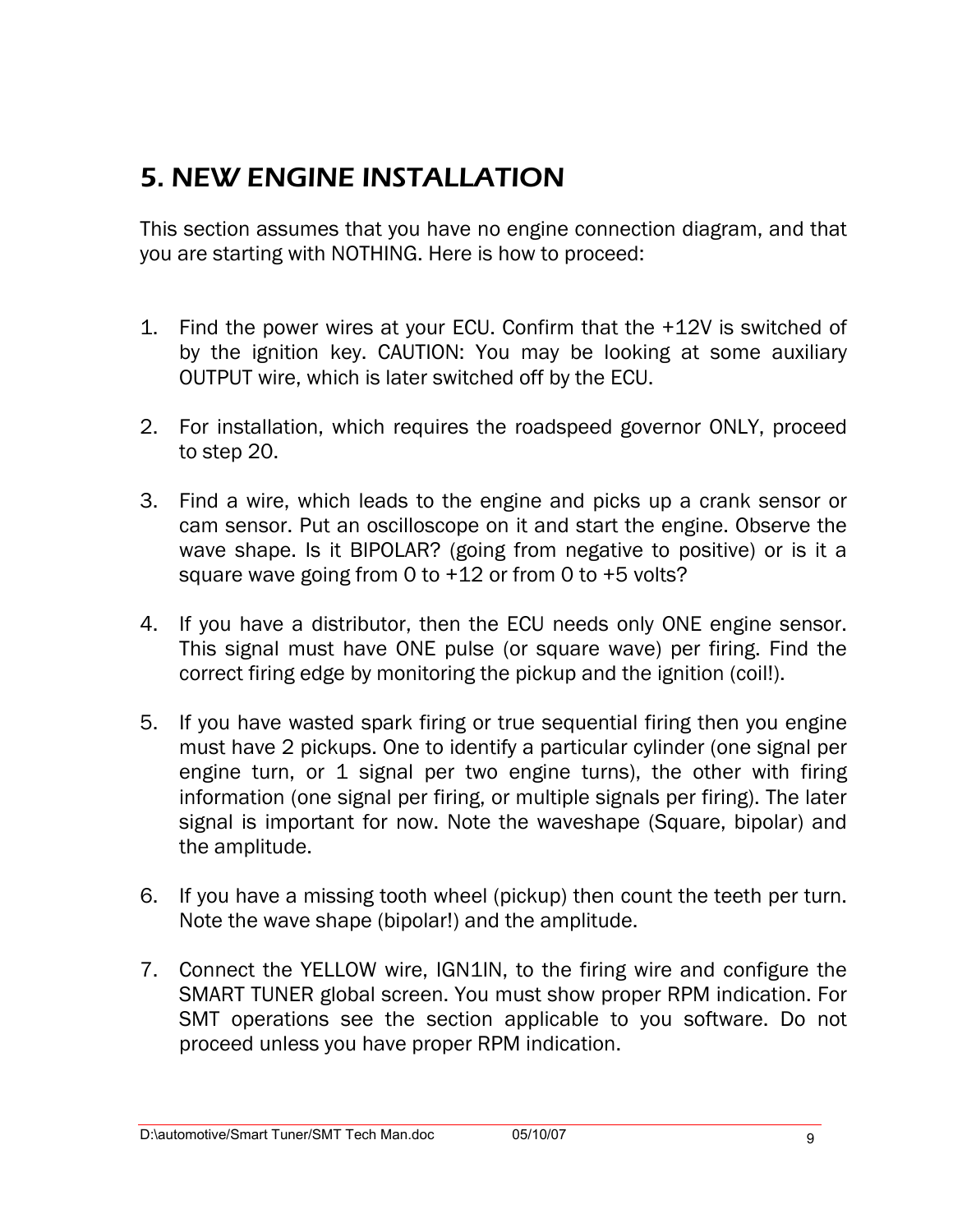- 8. Find a suitable ANALOG deflection signal such as throttle position sensor, manifold pressure sensor, or airflow meter. You are looking for a DC voltage signal less than 5VDC, which varies with the load applied to the engine. Blip the throttle and observe that the signal changes and that the signal stays within the limit of 5VDC. Connect the BROWN wire to this signal.
- 9. To proceed you need to adapt the deflection (ANALOG, RPM) to your engine. This process is called calibration. See the appropriate sections. It is good enough for now that the cursor moves right to left and up and down when blipping the engine. The fine tuning you can do later.
- 10. So far you have established that you have an ignition signal and that the maps are operating. In extreme cases you can reduce the maps to ONE dimension, that is to say that one deflection signal is missing. This is not recommended! If you are missing the IGN1IN signal, then you won't be able to have ignition tuning and your fuel tuning is poor. If you are missing the analog deflection, then you can tune ignition and fuel, but poorly.
- 11. It is now time to find the ANALOG TUNING signal. This is the signal you like to tune or modify, which should when changed, alter the fuel/air mixture of your engine. Again you are looking for airflow meter, AMP sensor. In extreme cases you may like to use the LAMBDA sensor, but this is not recommended, unless you like to tune idle and light cruising conditions. The LAMBDA loop is ineffective at full throttle. Check the signal with an oscilloscope and verify that it is a DC voltage, and that it is varying when you blip the engine. It must stay below the maximum allowed 5VDC. If you disconnect this wire while the engine idles, it should go rich. Connect this wire to the BLUE SMART TUNER.
- 12. If you find a frequency signal (airflow or AMP) then connect it to the BLUE/WHITE wire of the SMART TUNER. This wire is only available on the SMART TUNER PRO!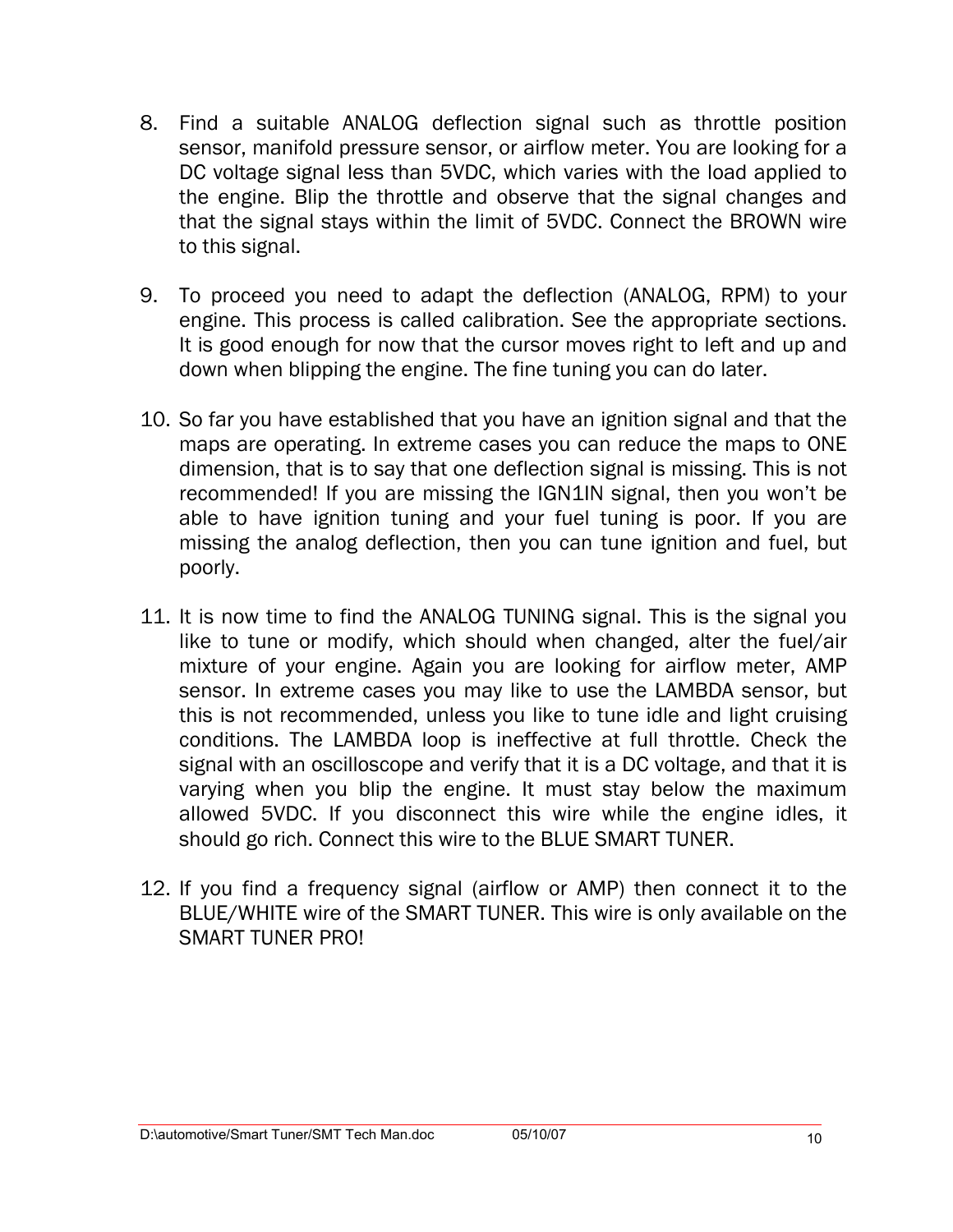- 13. At present you have MAP control and you have connected all control signals but you are NOT controlling the engine. The SMART TUNER outputs are open. It is recommended to connect the FUEL (ANALOG\_OUT, VIOLET) signal first and confirm proper operation. Cut the ECU wire AFTER the point where the BLUE wire is connected (ECU side) and connect it to the VIOLET wire. The analog signal from the engine bay runs now through the SMART TUNER, where it will be modified. You have to perform an analog calibration, which is explained somewhere else. Check relay switch connections!
- 14. If you have a FREQUENCY signal, then cut the ECU wire after the BLUE/WHITE connection (ECU side) and connect it to the BLUE/BLACK wire. The frequency signal from the engine bay runs now through the SMART TUNER before going to the ECU. Check relay switch connections! The frequency signal requires no calibration.
- 15. It is now possible to tune fuel under map control. The tuning process is explained somewhere else in this manual. It normally involves a device to measure the exhaust gas (Air/fuel ratio or CO) and a device to measure the power of the engine (Dyno, or Acceleration).
- 16. Before proceeding to connect the ignition, it is important to confirm which SMART TUNER output signal is the most suitable. Connect a scope to the input (IGN1IN, YELLOW wire) and note wave shape, frequency and amplitude. Then connect the scope to the following signals and choose one, which is the most suitable. The frequency of both signals MUST be the same, but voltage and shape may differ.

| IGN BIPOLAR OUT | <b>WHITE</b>     |
|-----------------|------------------|
| IGN_SQUARE_OUT  | <b>PINK</b>      |
| IGN_2_OUT       | <b>BLACK/RED</b> |

Some SMART TUNER versions have not all these outputs.

17. If you have found a suitable output, then confirm that it is at the same place as the FIRING edge of the input signal. If not change the setup in the global SMT screen until it is. At this point you are concerned with 1-3 degrees variation.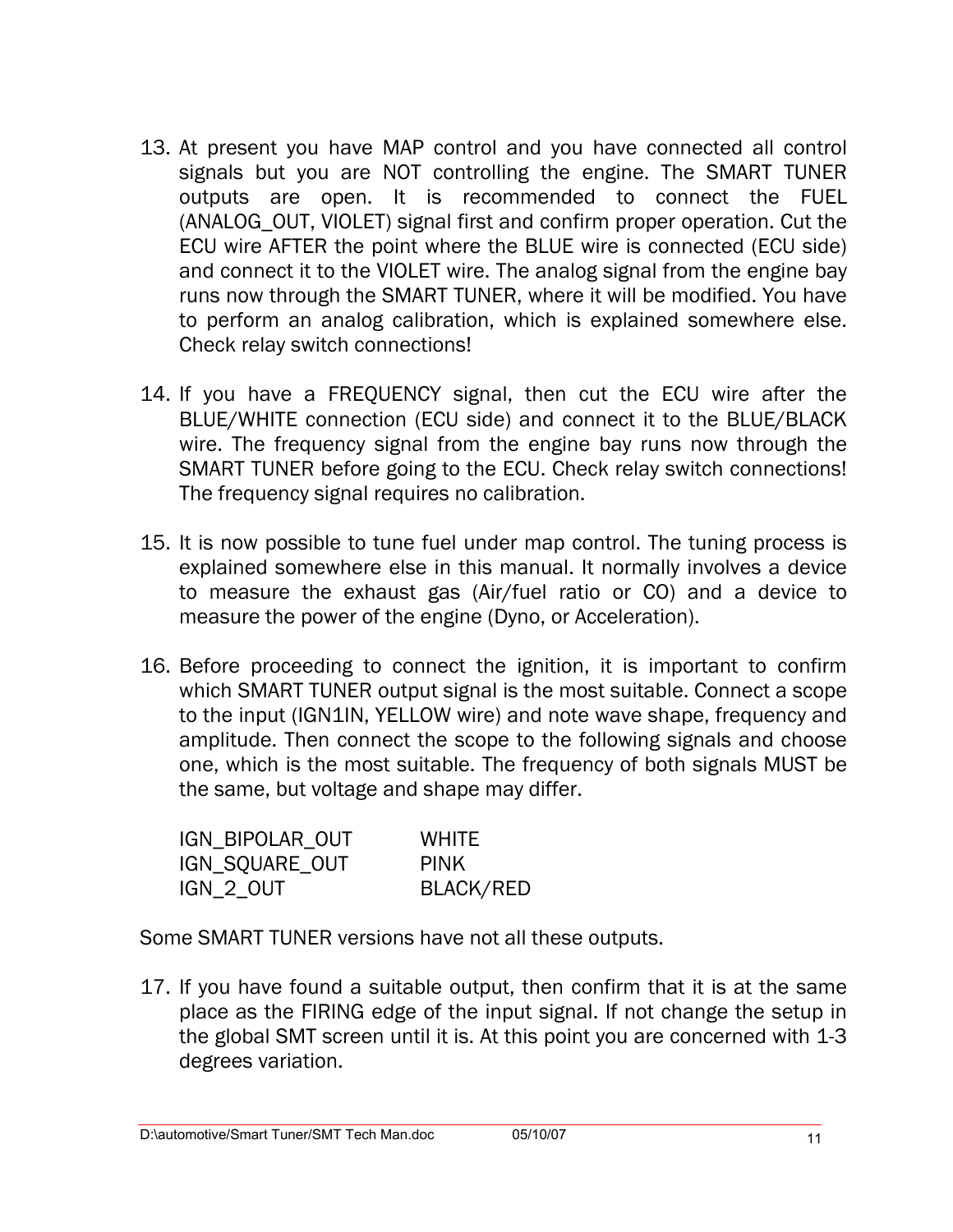- 18. Cut the wire to the ECU after the YELLOW wire joint and connect it to one of the SMART TUNER output wires. Check relay connection! The signal from the engine bay runs now through the SMART TUNER and then to the ECU. Start the engine and observe that it idles. You can now tune ignition. The tuning process is explained somewhere else in this manual.
- 19. For engines with dual (linked) ignition signals proceed the same way, but TEE in the BLACK/BROWN wire of the SMART TUNER first. A linked signal means that if you tune one only, the ECU notices it and stops, because the relationship between the two signals is upset.
- 20. Road speed governor:

Find a wire, which comes from the drive train or gearbox. Then cut it and insert the SMART TUNER.

| ROAD IN  | ORANGE       | connect to wire from drive train |
|----------|--------------|----------------------------------|
| ROAD OUT | <b>GREEN</b> | connect to wire from ECU         |

Before operating your engine, set the road speed adjusts to 100 %, which means no adjustment. Drive your car and observe that everything is functional. Then change the road speed adjusts to 80% and observe that the governor limit is 20% higher.

21. If you like to make use of the MAP switching facility, then connect a toggle switch to the GREY wire and ground.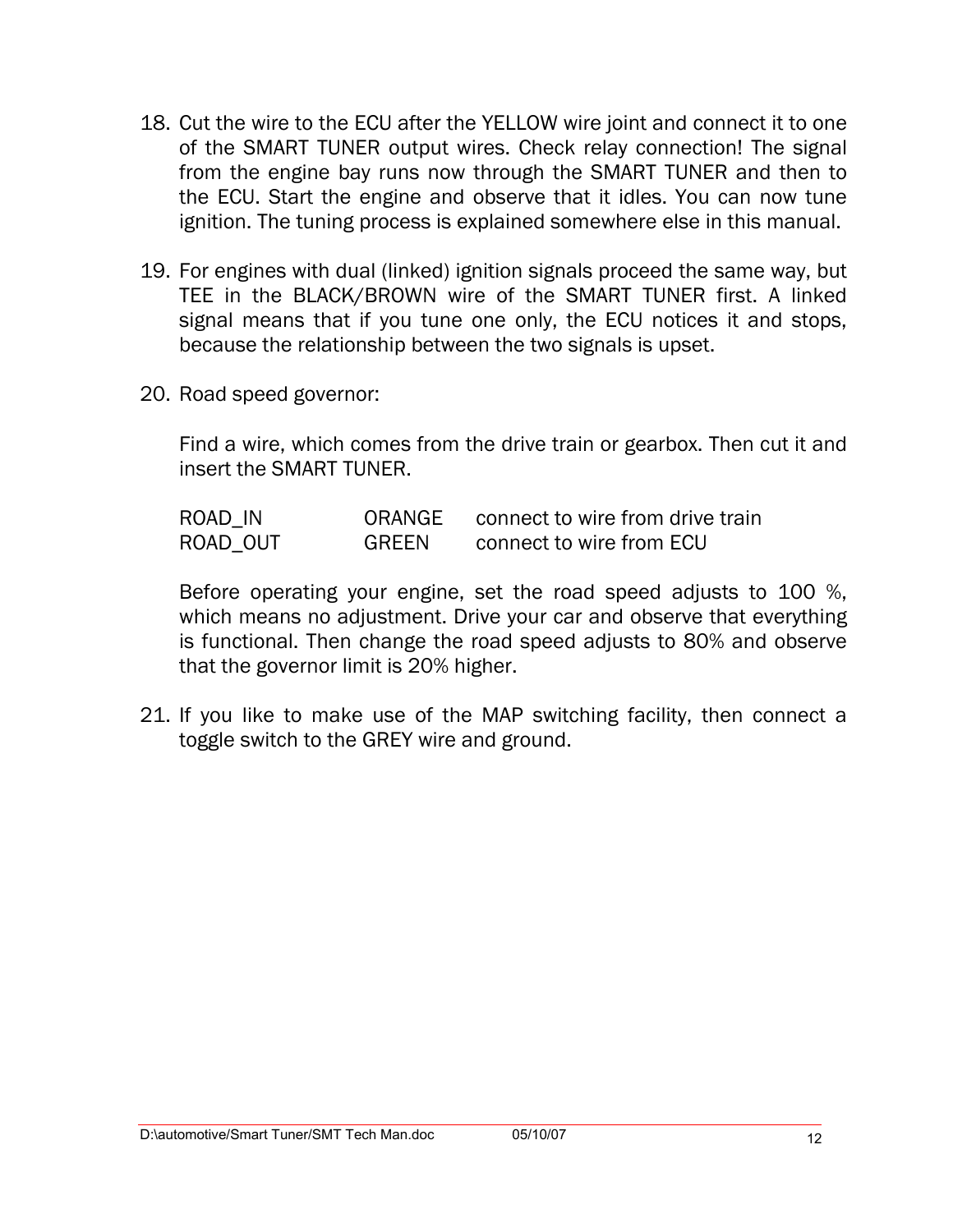# 6. RPM DEFLECTION - ALL UNITS

The RPM DEFLECTION is derived from the IG1IN (YELLOW wire). The same input is also used for the ignition output. It is recommended to start an installation by TEEING the yellow wire in to the ignition signal and get the following points eliminated:

#### A) TRIGGER LEVEL

The input trigger point can be changed from 0.5 to 4.0 volts from within the GLOBAL screen. A magnetic pickup should be set to 0.5Volts, where an optical to hall-sensor requires a 4-volt trigger point.

| Magnetic input: 0 | 4.0 volts |
|-------------------|-----------|
| Magnetic input: 1 | 0.5 volts |

#### B) Set CYLINDER

to the correct value: 3,4,5,8,10,12

#### C) Set MISSING TOOTH METHOD:

- 0 continuous pulses
- 1 missing tooth method

#### D) Set TEETH PER TURN:

as counted, including the missing tooth

#### E) Set TEETH PER FIRING:

as counted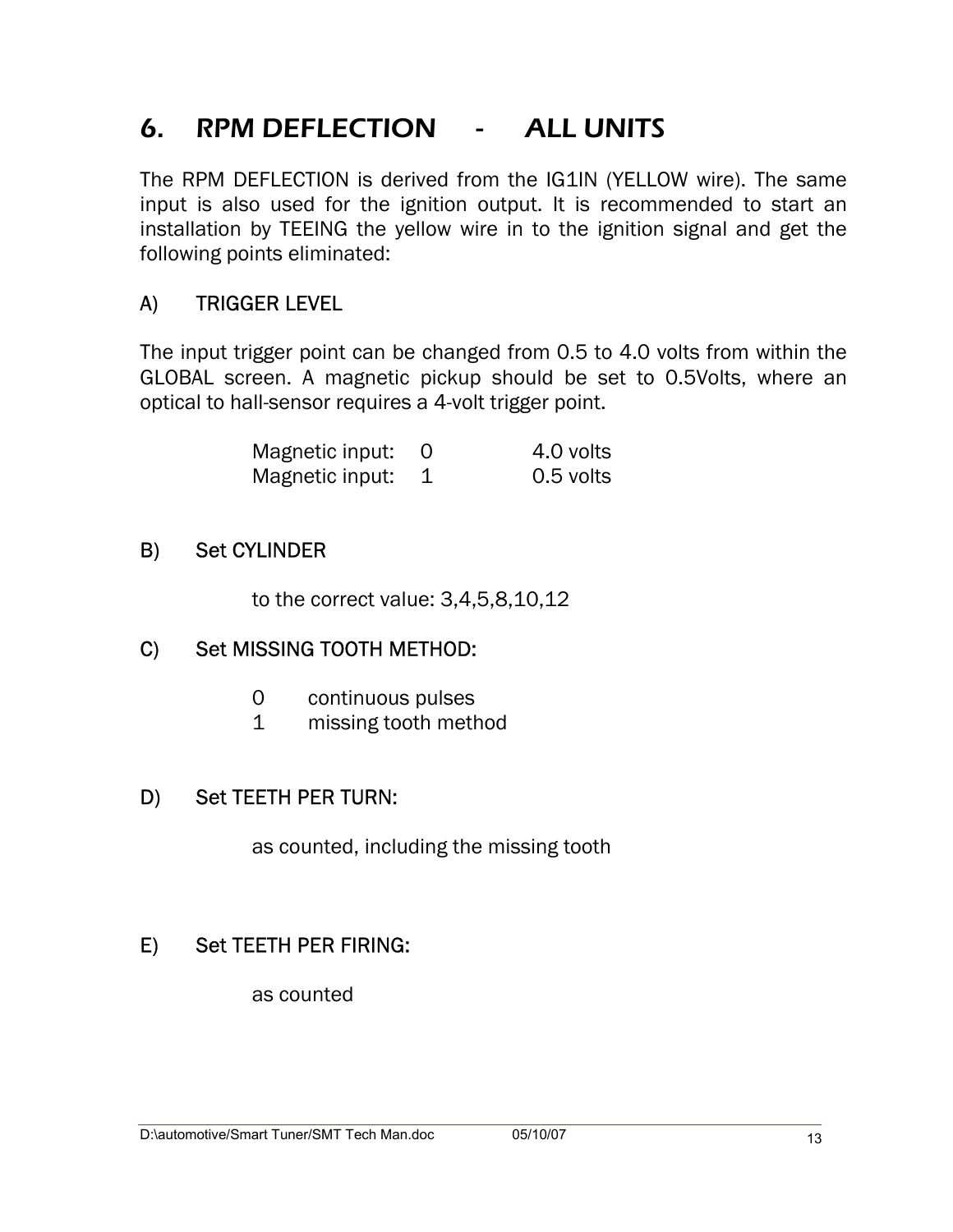#### Set INPUT POLARITY:

Check with Scope

The WINDOWS version of SMT stores multiple engine profiles. If your engine is in the library, then you need not to set the individual items. SEE: DOS or WINDOWS OPERATION

Once the global screen is configured, then the RPM should indicate correctly on either SMT program. If not, check the signal connection with a scope while the engine idles, and check the global parameters.

#### DO NOT PROCEED UNLESS THE RPM INDICATES CORRECTLY!

The SMART TUNER allows 16 rpm sites. The actual sites can be chosen by the operator according to the tuning objective. The site distribution is either:

- a) Manual selected b) Linear selected
- c) Unlinear selected

The DOS version of SMT assumes linear selection. For details of RPM site selection see: SMT OPERATION, in either DOS or WINDOWS. The outcome of the selection is that the engine can be tuned over 16 sites, which span the desirable RPM tuning range. The WINDOWS SMT version has engine profiles (maps) where the selection has been made already, and is loaded automatically when an engine is selected.

Once the RPM site selection is complete, rev the engine and observe that the cursor moves up and down correctly.

This completes the RPM DEFLECTION set up. Ofcourse you can change particular site RPM's with the WINDOWS SMT version to suit your own style and ideas.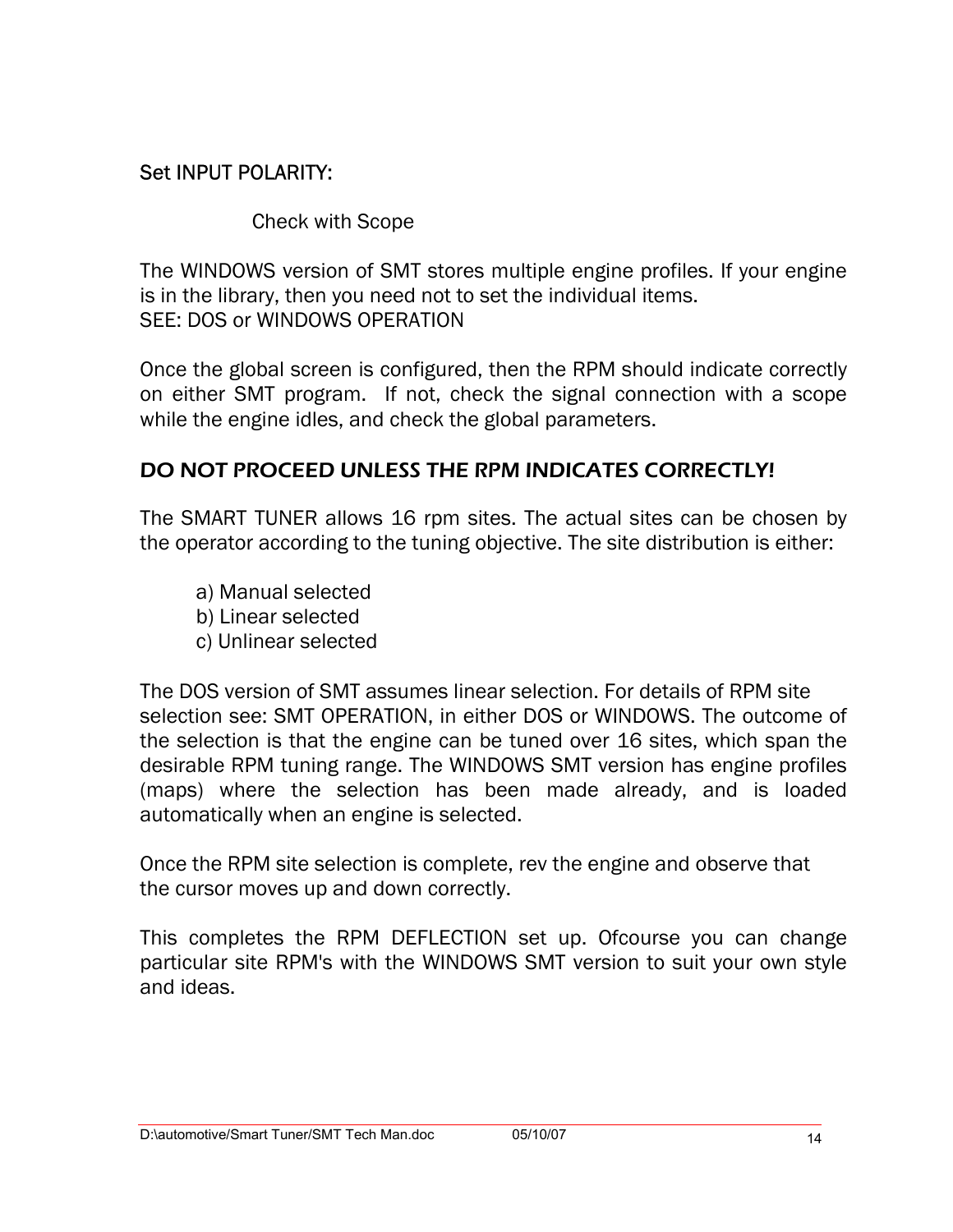#### SPECIAL RPM IDLE SITE (IGINITION)

The bottom row of the ignition is special. Any number entered into it will be ignored, and a zero is effective. The ignition circuit is effectively disabled, and no tuning is allowed. The ignition signal on IG1IN (Yellow) is copied to the output as follows:

Missing tooth: ∅

The input signal is copied to the output

Missing tooth: 1

The selected input edge is copied as a pulse to the POUT (grey/black) and the BOUT (pink) outputs.

Note: The fuel tuning is effective in RPM row zero (idle).

This particular feature is recommended for "disabling" the ignition output during testing.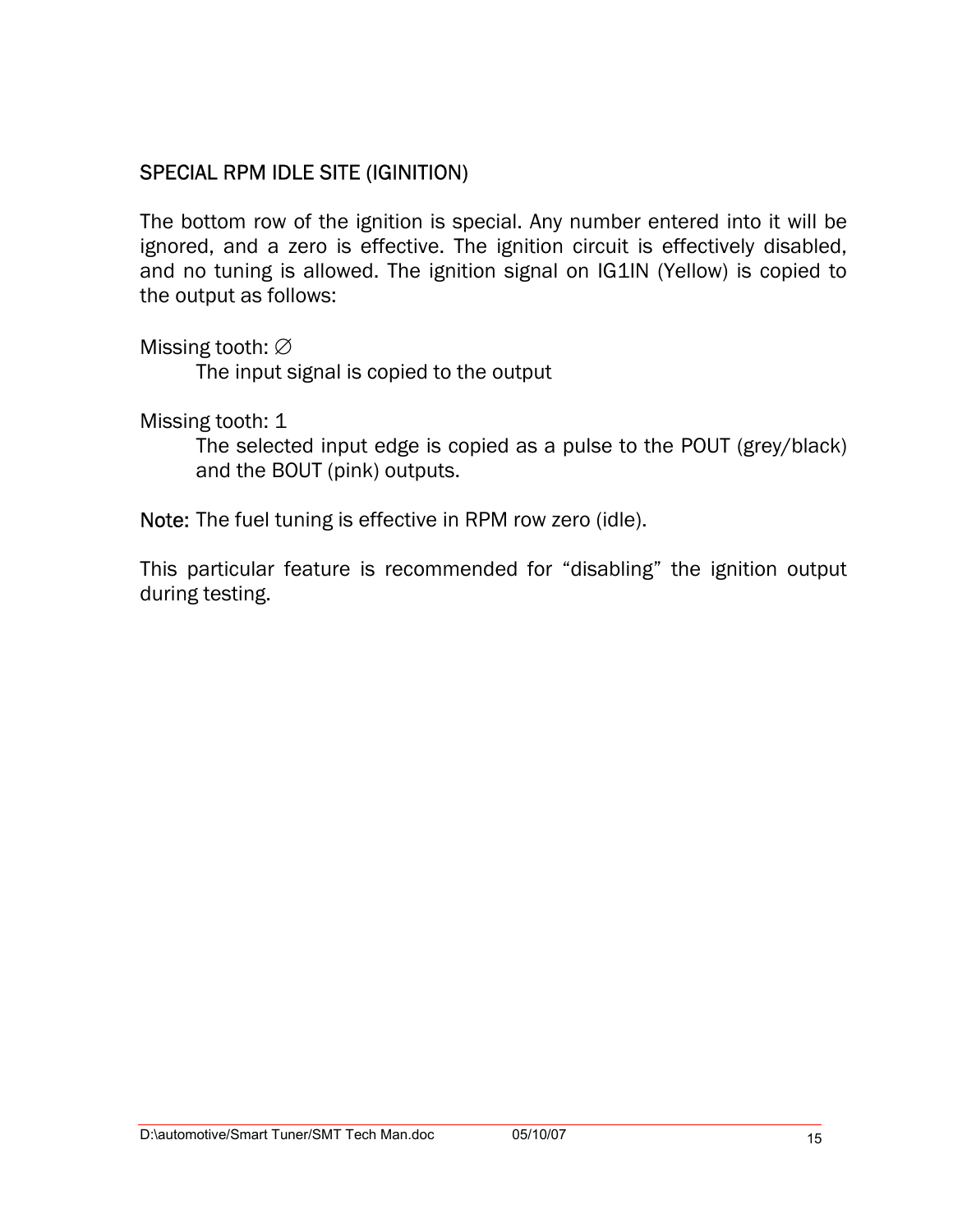# 7. ANALOG DEFLECTION

The analog deflection input (ANALOG\_DEFL, BROWN wire) is used to select a value from the maps. It can be connected to:

- $\triangleright$  Throttle switch
- $\triangleright$  Manifold pressure transducer
- $\triangleright$  Airflow meter
- $\triangleright$  Any other voltage source in the range from 0 to 5 volts!

Important is that the signal changes while the engines operates at the points where tuning is desirable. If no signal can be found which is suitable, then must provide such signal by mounting extra hardware to the engine:

- $\triangleright$  Throttle potentiometer
- $\triangleright$  AMP sensor

The feeding of these extra components, and the connections, are left to the experts. Needles to say, they have to produce a voltage variation in the range from 0 to 5VDC which changes while the engine operates at the points where engine tuning is desirable.

A voltage change of 1 volt is enough, the more the better. The exact points of map sites can be calibrated:

> a) Manual b) Linear c) Unlinear

The DOS version assumes linear points. That is to say is linearises the 7 map sites between the AS nnn and AE nnn points.

For details of the ANALOG\_DEFLECTION operation, see: SMT OPERATIONS in the SMT – User Manual.

The details vary between the DOS version and the WINDOWS version.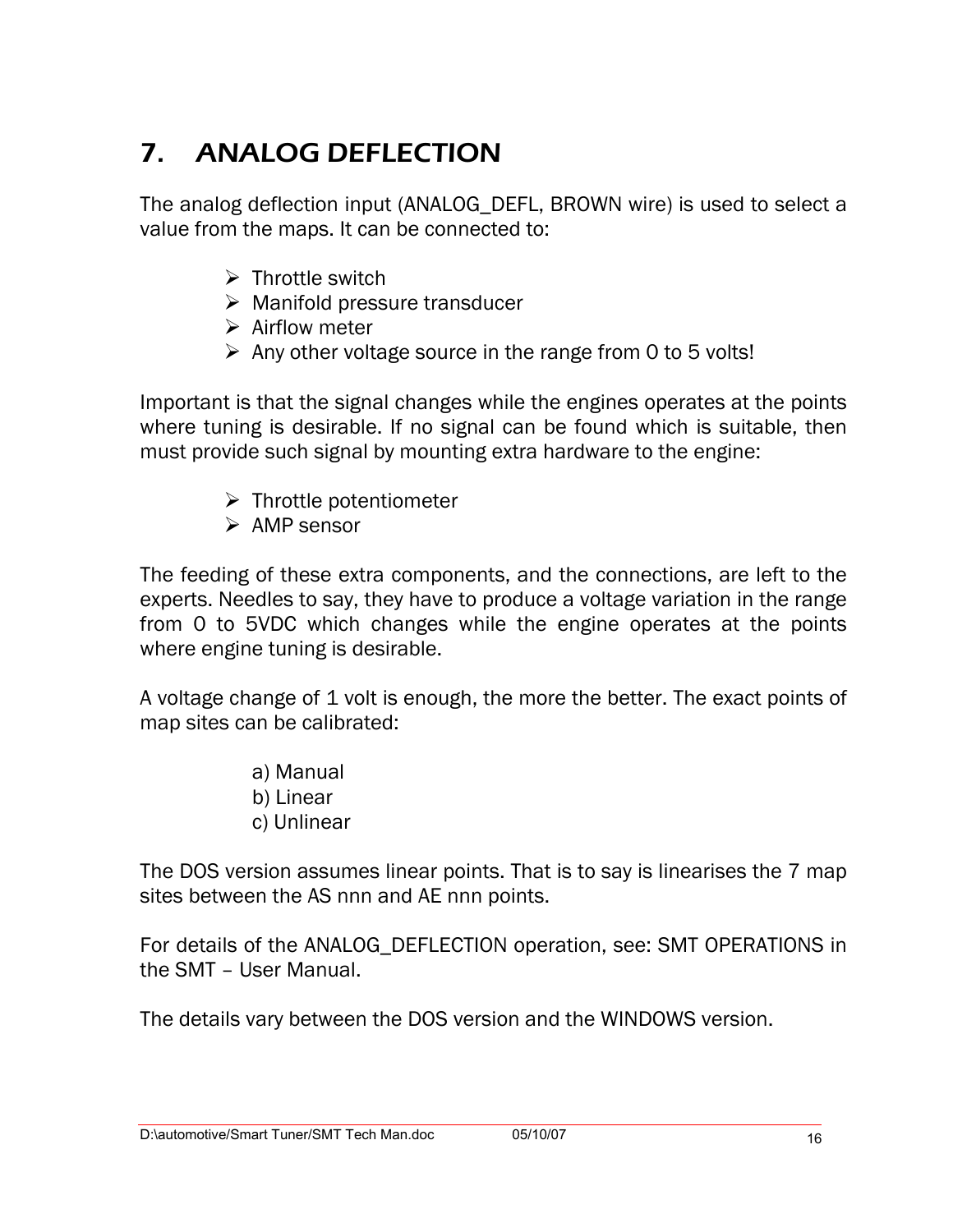# 8. ROAD SPEED GOVERNOR

The input (SPEED\_IN, ORANGE) wire should be connected to the speed source, which comes from the gearbox or diff (drive train). The output (SPEED\_OUT, GREEN wire must be connected to the ECU.

This function is active without any other signal connected, except GND (black) and +12(red).

The range of the speed activation is controlled by: ROAD SPEED RANGE.

The maximum input (and output) frequency is:

| Road speed range: 0 | (low speed)  | Maximum: 5  | kHz |
|---------------------|--------------|-------------|-----|
| Road speed range: 1 | (high speed) | Maximum: 10 | kHz |

If the input frequency is very low, then the unit duplicates the input frequency WITHOUT any adjustments.

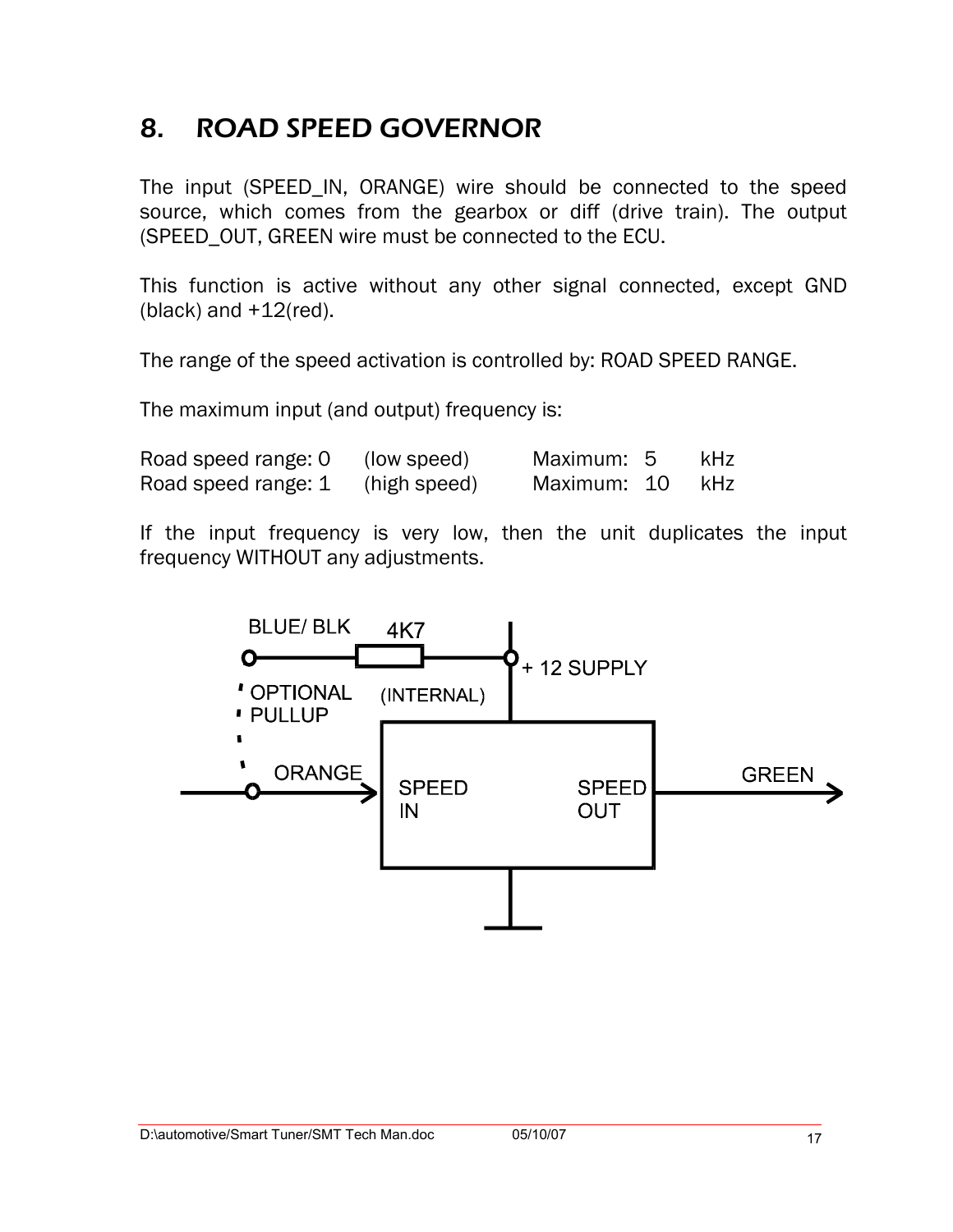

The effect of the upper speed limit (global screen) can best be seen on the above graph. The Roadspeed adjust changes the slope (input to output relationship), where the upper speed limit restricts the high road speed from reaching the ECU. The setting of the upper speed limit can be done by the:

SL command

from DOS or via the SMTWIN Software.

#### DOS SS COMMAND

This can only be used when the car is travelling at highspeed, close to the ECU governor speed. Press SS, and the present measured speed is programmed into the SMT.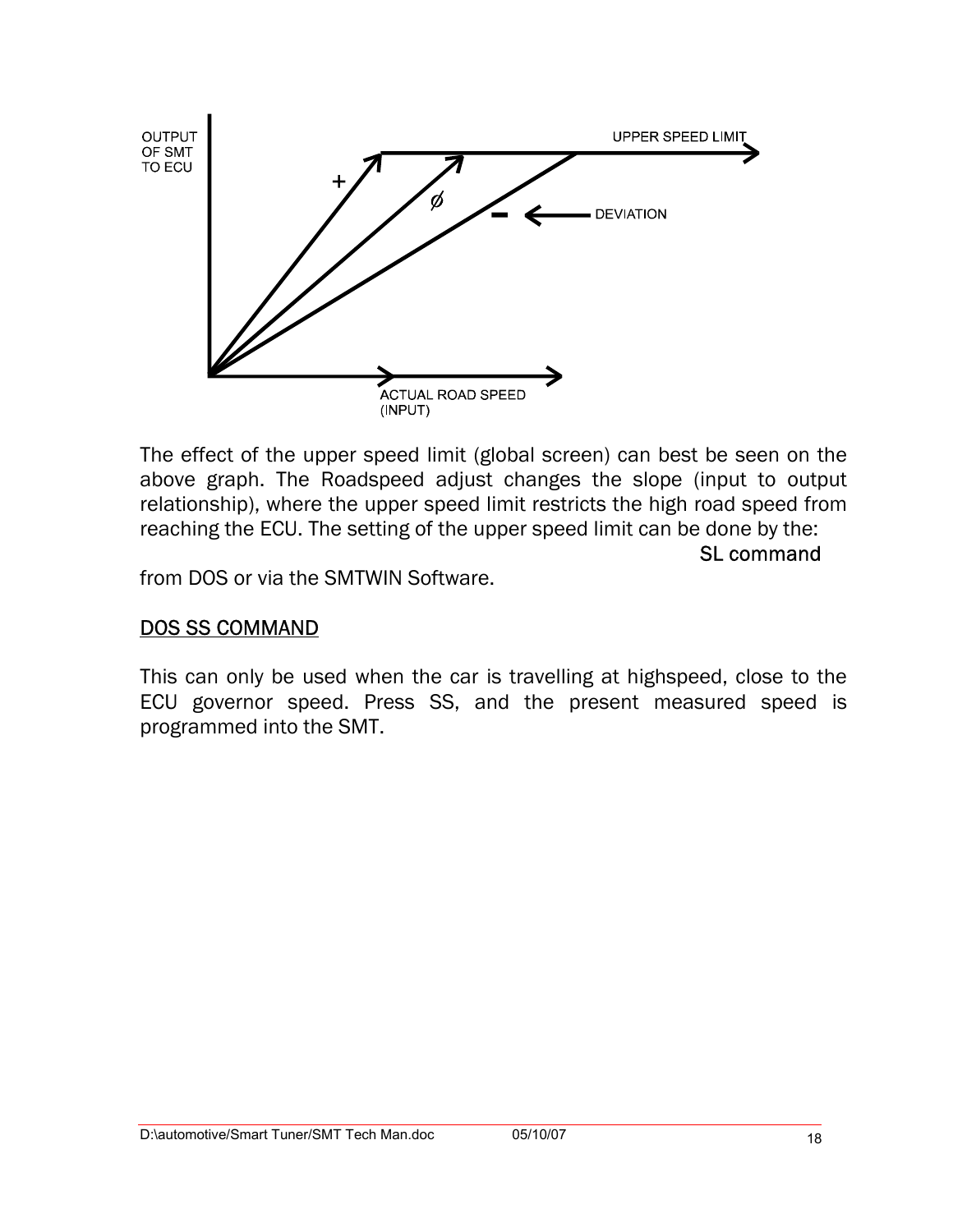# 9. ANALOG MODIFIER INPUT/OUTPUT FOR FUEL ADJUSTMENT

The analog input must be a signal between 0 to 5VDC. This signal is modified as follows:

 $ANALOG_OUT = (ANALOG_IN \pm ANALOG_ZERO \pm MAP)$  limited to upper/lower

The following connections apply:

| ANALOG IN:  | <b>BLUE</b> wire   |
|-------------|--------------------|
| ANALOG_OUT: | <b>VIOLET</b> wire |

The other signals are parameters:

|      | ANALOG ZERO: Global screen, +-99 max.                |
|------|------------------------------------------------------|
| MAP: | The site on the fuel map, selected by RPM and ANALOG |
|      | Deflection                                           |

DEFLECTION LIMITS: Global screen, 0-5VDC

This signal works once power is connected. Ofcourse, the MAP value from the site selected by RPM and ANALOG\_DEFLECTION applies.

ANALOG\_ZERO CALIBRATION:

This is necessary to eliminate the electronic in-accuracy. It can also be used to introduce a global offset to ALL map points (in the same way as typing the same number in to every map point!).

It is important to perform the following calibration in order to check out the system.

- 1. Connect the ANALOG\_IN to the source and the ANALOG\_OUT to the ECU.
- 2. Connect the power of the SMART TUNER
- 3. Connect a PC or LABTOP. Run the SMT program.
- 4. Switch the car power on, but don't start the engine.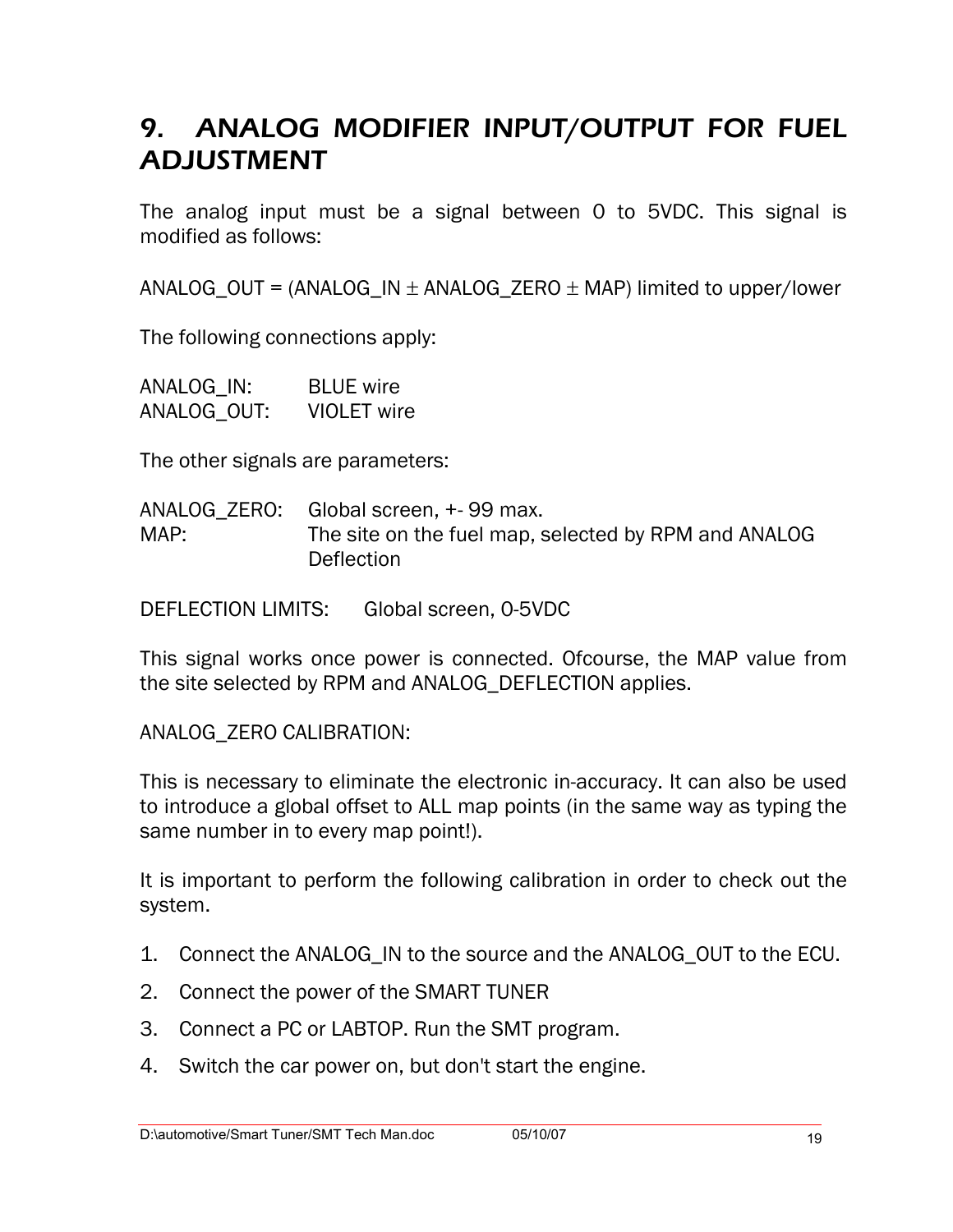- 5. Connect a digital voltmeter (DC) between the ANALOG\_IN and ANALOG\_OUT
- 6. The reading should be very small, less than 0.2 volts
- 7. If not, you may have a wiring problem, or the loading (ECU) is too high.
- 8. Try to adjust the multimeter reading to zero by typing a number in to the global screen: Fuel zero calibration
- 9. The number should be very small, in the range from -10 to +10.
- 10. If not, you may have a wiring problem, or the loading (ECU) is too high.
- 11. If the loading is bad, then you have NO CHOICE but to terminate the project. You cannot adjust fuel!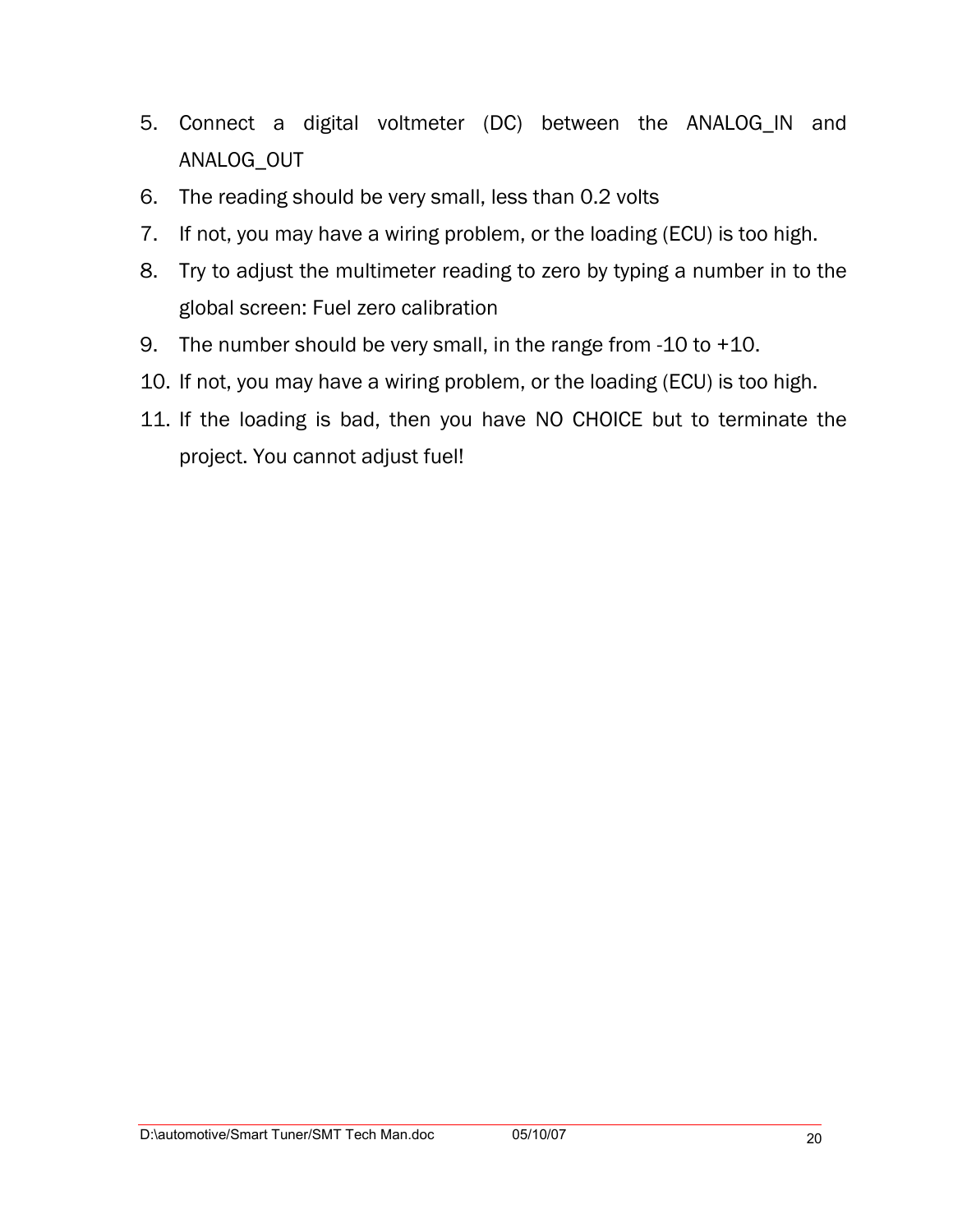# 10. IGNITION RETARD & ADVANCE

This is the most complex and time consuming part. If not absolutely necessary and required, it should be left alone. Engines with complex knock sensor adjustments may not need any ignition adjustment, and may even "counter adjust" your tuning efforts. But most professional tuners like to work on the ignition, and if the fuel is kept at a high octane, power can be gained from adjusting otherwise standard ignition.

SO - HERE IT IS!

First choose a unit, which suits your application:

#### MISSING TOOTH PICKUP: ADVANCE

Multiple teeth per engine turn, one or two teeth missing. The missing teeth Indicate a cylinder pair.

#### SINGLE PICKUP PER FIRING: PRO

One pickup pulse (magnetic or hall) for each firing. Engines with a distributor only require one pickup, others have a second pickup to identify a cylinder pair. For complex signals the following applies:

Once a unit has been chosen, the correct output of the SMT must be identified:

| <b>ADVANCE</b> | POUT: a pulse from 0 to 12 volts<br>BOUT: a BIPOLAR output, first going negative<br>(5Volts) and then positive (4 volts). |
|----------------|---------------------------------------------------------------------------------------------------------------------------|
| <b>PRO</b>     | IG10UT: A square wave, 0-12 Volts, with 50/50 duty<br>cycle.<br>One EDGE signifies the FIRING position.                   |

ALL units have a special feature to make the choice of output signal easy:

#### *THE INPUT IS COPIED TO THE OUTPUT WHILE THE SMT IS IN THE LOWEST RPM RANGE!*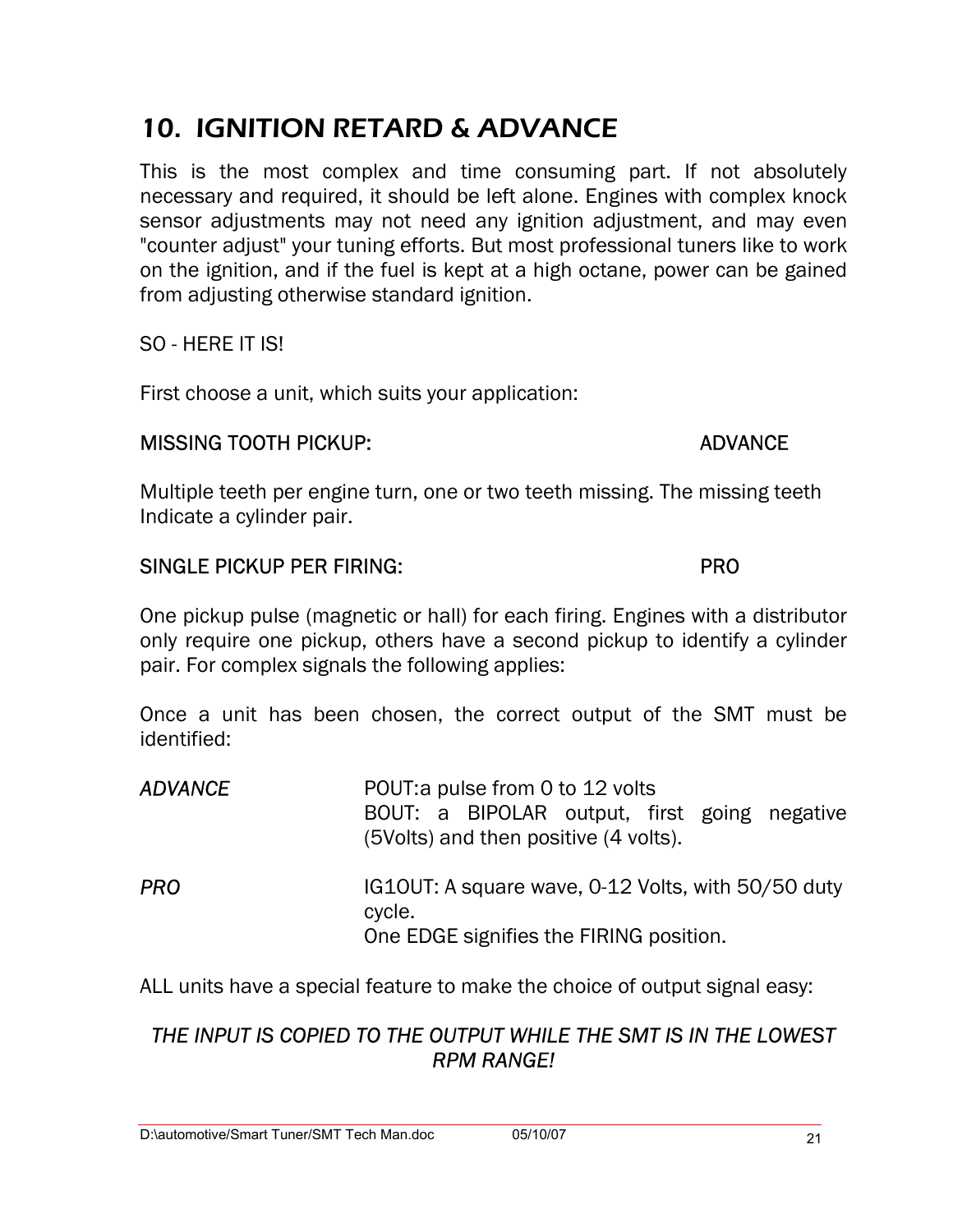To use the feature set the lowest RPM step relative high (e.g. RS 3000), which means that the SMT will do NOTHING until you have more than 3000 RPM. Then take the output of the SMT and connect it to the input of the ECU. You may like to use the "SWITCH OVER" technique described somewhere else. The car must start and run! If not, then the SMT output is not suitable for the ECU input. In desperation you may use a capacitor (0.1uF) in-between the input and output, to choose the other output if available.

If you can't get is working, then you can't adjust ignition!

The next step is to lower the RPM scale and check if the engine runs. Type RS 1000 and tease the engine above 1000 RPM. If it stops, or changes drastically, then the input polarity (F3, upper right) must be changed.

If you can't get it working, then you can't adjust ignition!

If it works, then you have succeeded. Make sure that all ignition map points are zero (CI, followed by DL) and tease the engine to the full rpm range. It should sound and behave as if the SMT were not present. If you have a timing light, then confirm that the ignition point has not shifted. A ONE degree shift is acceptable at higher RPM's.

You can now tune ignition!



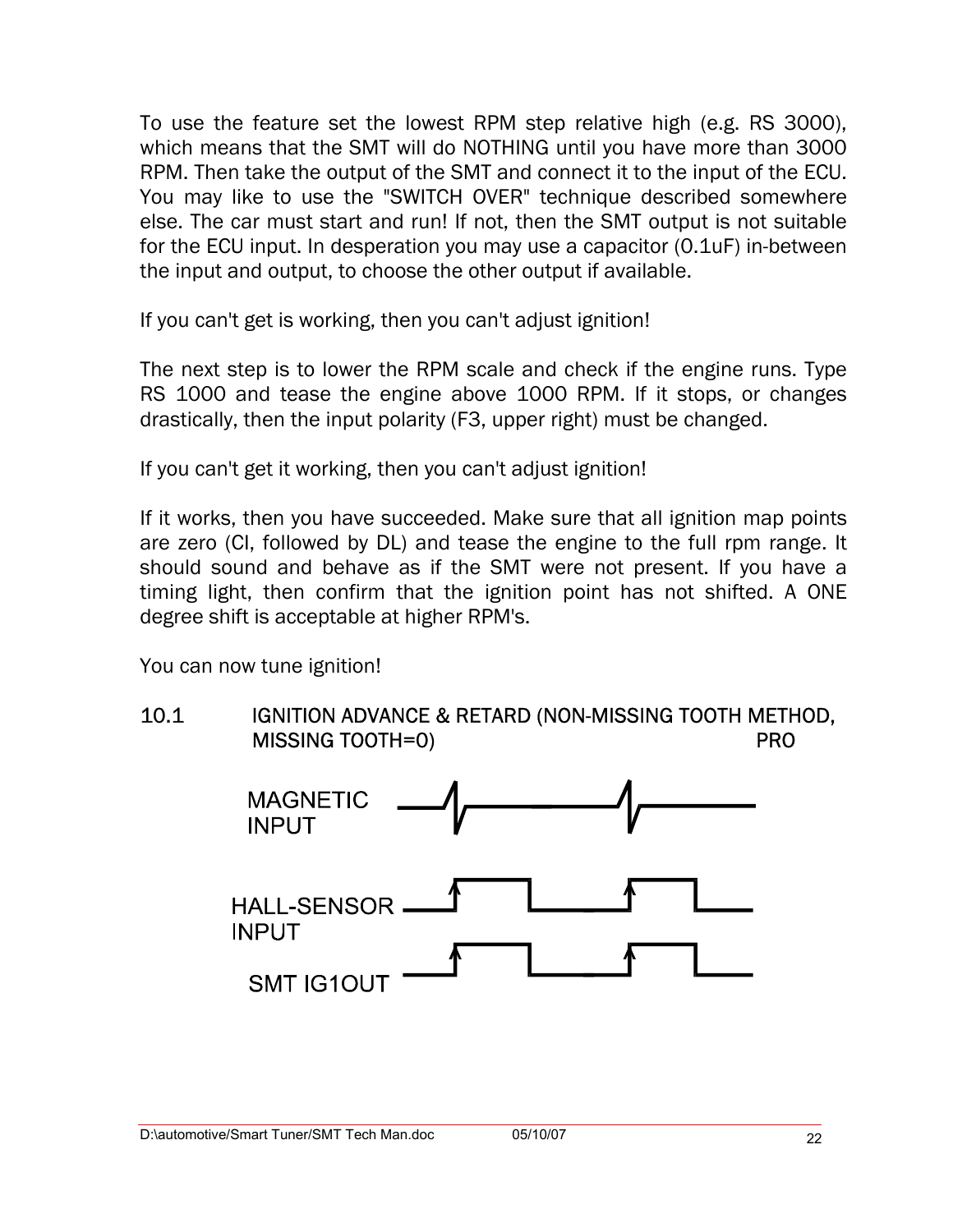In this mode a single ignition pulse train is advanced or retarded. The input is on IGN1IN (brown wire), which also serves as the RPM deflection input. The trigger level of this input can be shifted:

| BIPOLAR INPUT=0: | 4 Volts   |
|------------------|-----------|
| BIPOLAR INPUT=1: | 0.5 Volts |

Once the input triggers with a signal, then the RPM cursor will move, provided that the RPM scale has been set up. Depending on the software used, the RPM steps can be linear, manual, or unlinear selected between the START RPM and STOP RPM parameters. For details see RPM DEFLECTION.

For setting up the unit, it is advised FIRST to TEE-IN the IGN1IN signal and set up the RPM scale. Observe that the RPM are correctly indicated and that the cursor moves to the specified slot when revving the engine. DO NOT PROCEED UNTIL THIS IS CORRECT. For details see RPM DEFLECTION.

Once the RPM indications are correct, the outputs can be analyzed.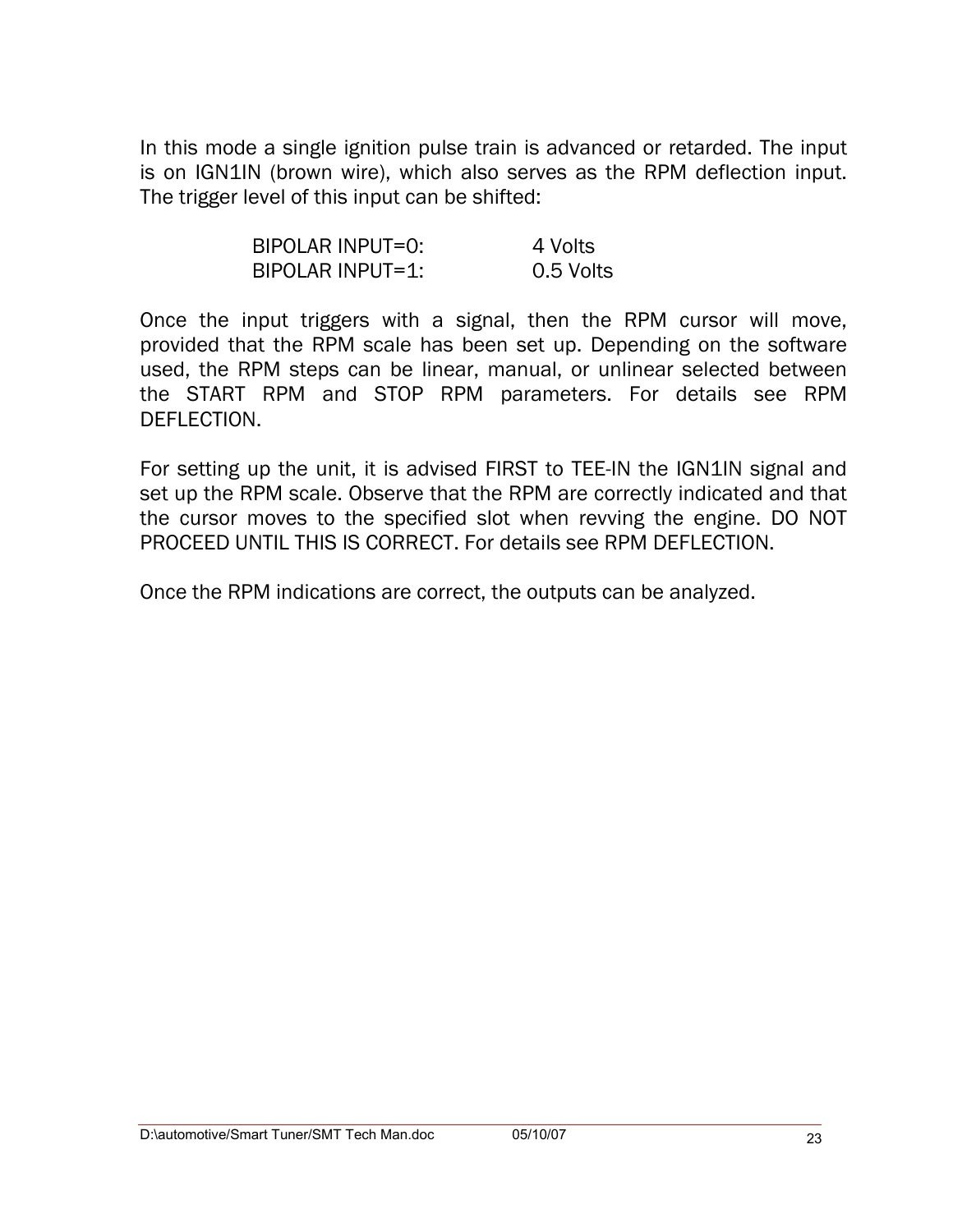#### 10.2 MISSING TOOTH METHOD ADV

In this mode a single pulse train is advanced or retarded. The pulse train comes from a 60 teeth (58 and two missing) or a 38 teeth (37, one missing) pickup. The input trigger level can be shifted as before. Once the input triggers, then the rpm cursor should move, and the rpm should be indicated correctly. Check:

**Cylinders** Teeth per turn Teeth per firing

It is advisable to first TEE-IN the IG1IN signal, or use the SWITCH OVER technique. Then you can see the sensor pulses and the SMT output pulses on a dual trace oscilloscope, and compare them.



Note that both outputs are "DELAYED" from the input trigger point by a circuit delay, and that the input trigger polarity must be correct in order to minimize the delay. Ofcourse, the circuit delay can be eliminated by ADVANCING the complete ignition map. It is also possible to reverse the input signal polarity by reversing the pickup wires. The SMT triggers on positive signals ONLY, but the level is adjustable from 0.5 to 4 volts.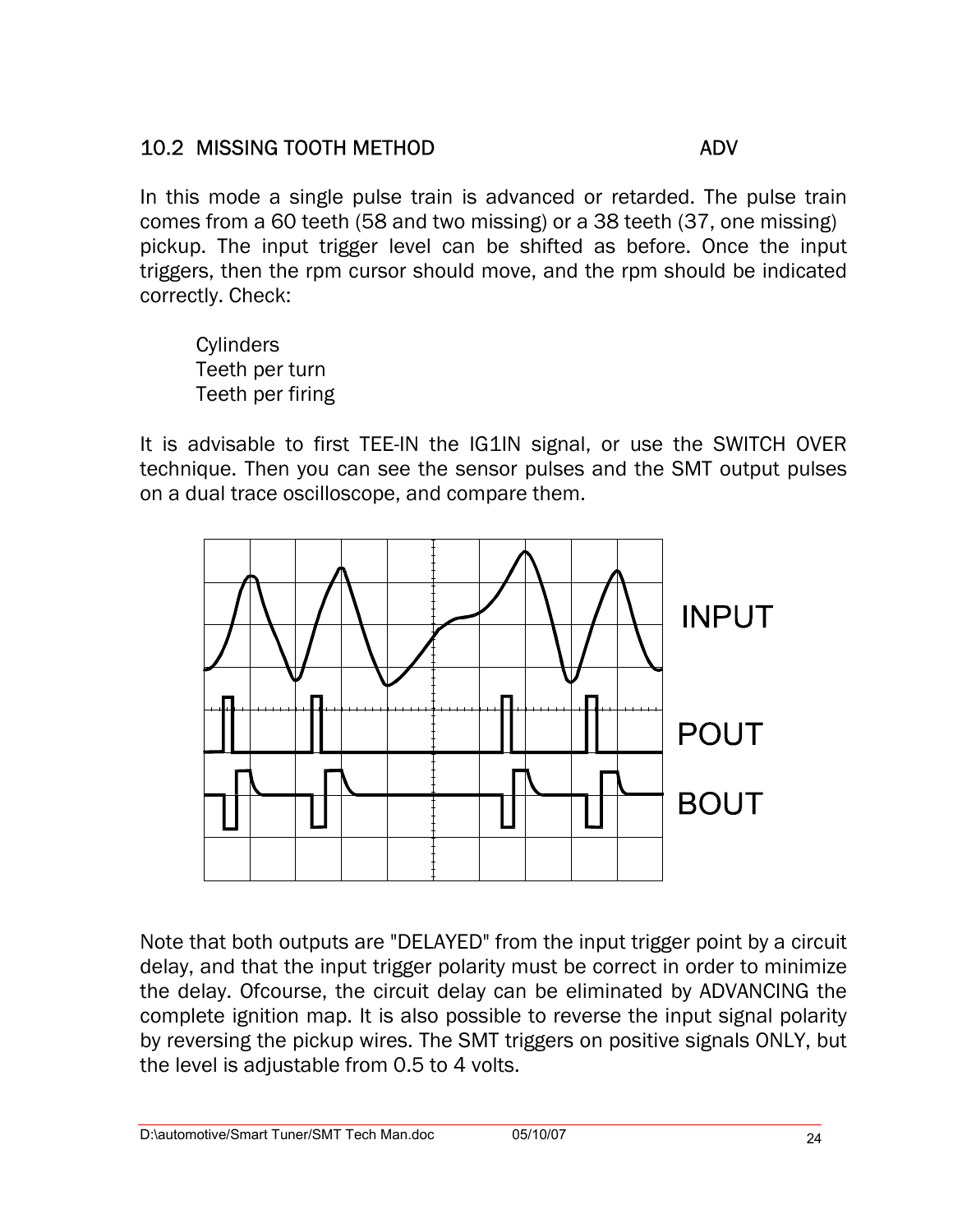#### 10.3 INTERLACED SIGNAL ADV

This operation mode applies to 4 cylinder engines only, where the ECU ignition output wasted spark signals are modified. This method is only available in units shipped after 30/1/2001 and requires the ADV1 software.



This mode of operation requires:

SMT-ADV(1) Version 15 Cylinders: 4 Ignition input polarity:  $0/1$  sample above = 0 Missing tooth method: Ø Interlaced: 1

The word "interlaced" refers to the way both ignition signals are related to each other. At very low RPM (RPM position zero) the SMT copies the input(s) to the output(s). All other positions can be retarded or advanced by the map entry.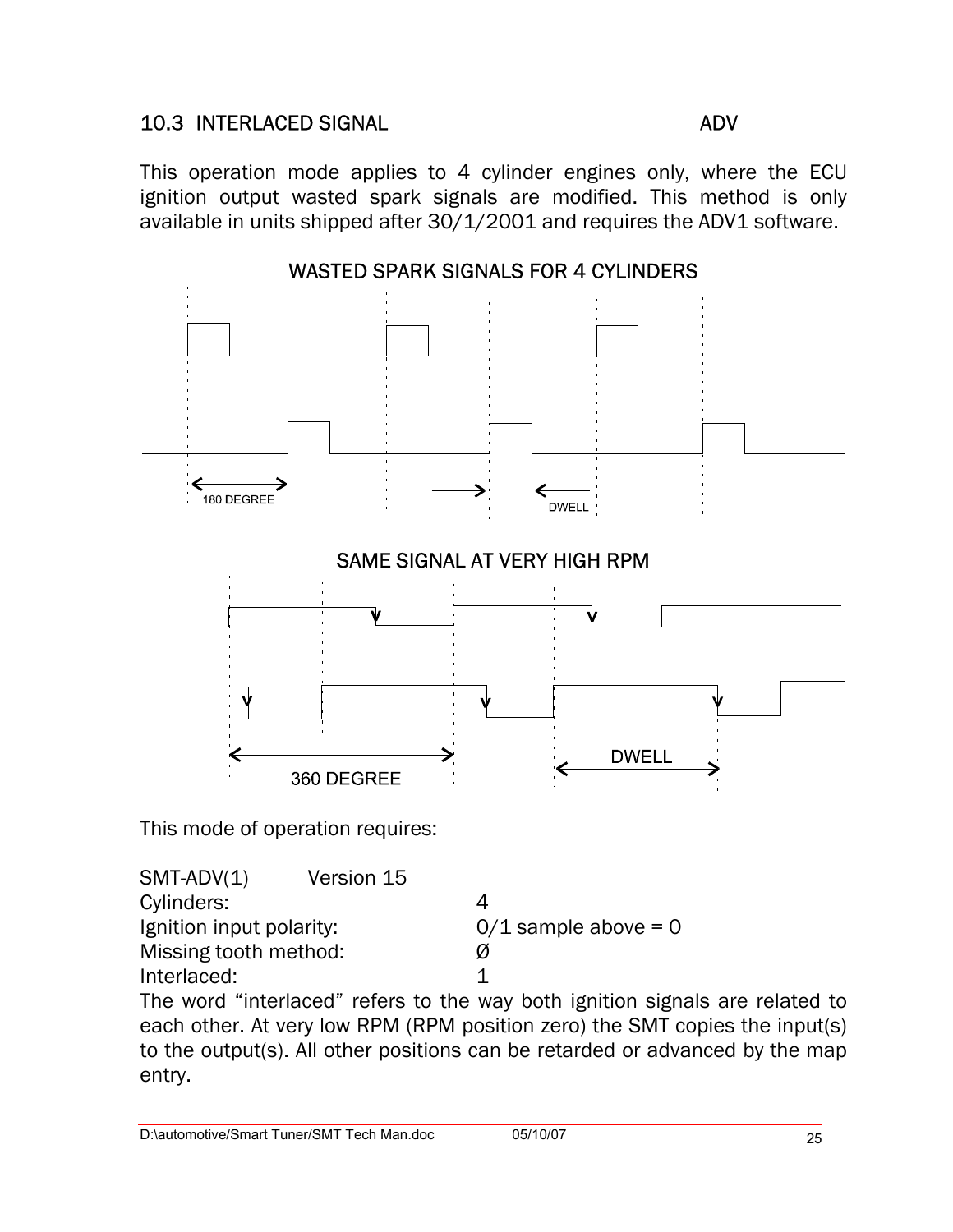# 11. FREQUENCY MODIFIER INPUT/OUTPUT FOR FUEL ADJUST

Some engine parameters are measured via a frequency conversion. That is to say a frequency signal comes from the engine, and it contains information as to the airflow, temperature or manifold pressure. With a change in the engine parameter, the frequency changes. To tune this parameter a PRO unit must be used, which has a frequency input and a mappable frequency output. The input (and output) frequency must be in the range from:

61 Hz to 4000 Hz

Frequencies outside this range are limited to the range! With a map value of zero, the input frequency is copied to the output.

| Input:  | WHITE/RED  | wire |
|---------|------------|------|
| Output: | WHITE/BLUE | wire |

The input responds to 12V signals (0-12V swing) and has a 4K7 pull-up to 12V. The output is a transistor collector, with a pull-up of 4K7 to 12V. The map deflection of the FUEL (FREQUENCY) map is done conventional. You need a RPM DEFLECTION and an ANALOG DEFLECTION input:

| RPM DEFLECTION input (and ignition input): | <b>YELLOW</b> wire |
|--------------------------------------------|--------------------|
| ANALOG DEFLECTION:                         | <b>BROWN</b> wire  |

With these wires connected, and the power to the unit, the cursor should move around the fuel map and pick up a fuel modify value (map value). This value can be positive, zero, or negative.

| POSITIVE map values: | Increase the frequency |
|----------------------|------------------------|
| ZERO:                | does nothing           |
| NEGATIVE map values: | Decrease the frequency |

In order to affect NO mapping, which means NO frequency change between the input and output, zeros should be entered.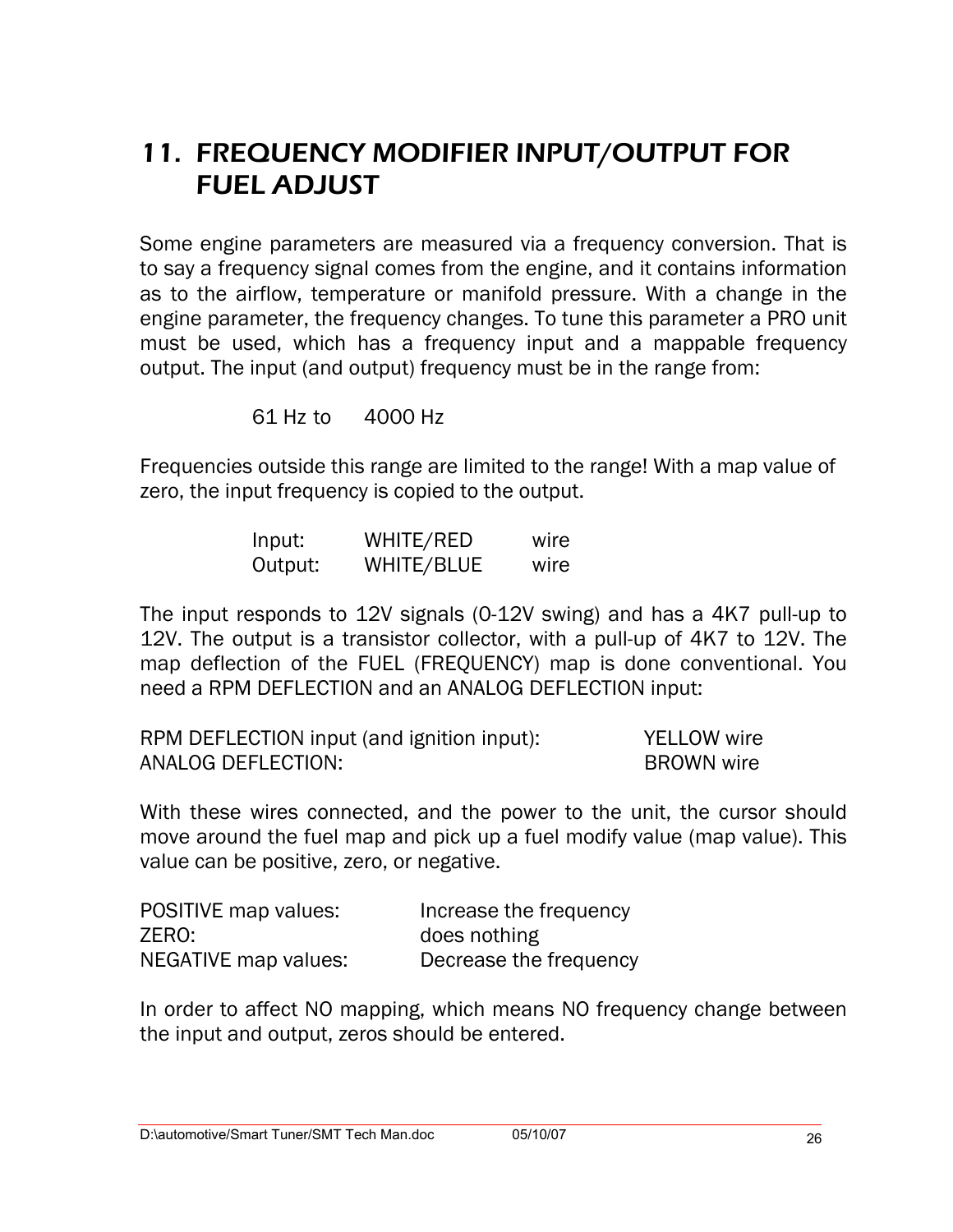Any map value other than zero changes the frequency (the output frequency differs from the input) by a small amount. The actual frequency change is:

Freq.Out = Freq.in + (Freq.In  $*$  map.value)/128

This works out to about 0.78% frequency change per step of one!

If this change is too much, then a LOW FREQUENCY deviation can be activated, which is located on the GLOBAL screen. With the LOW FREQUENCY option set, the frequency change is:

```
Freq.Out = Freq.in + (Freq.In * map.value)/512
```
This works out to 0.19% frequency change per step! The actual frequency (and the change) is tuned with the engine running. The effect is has on the engine is monitored, but the actual frequency is not.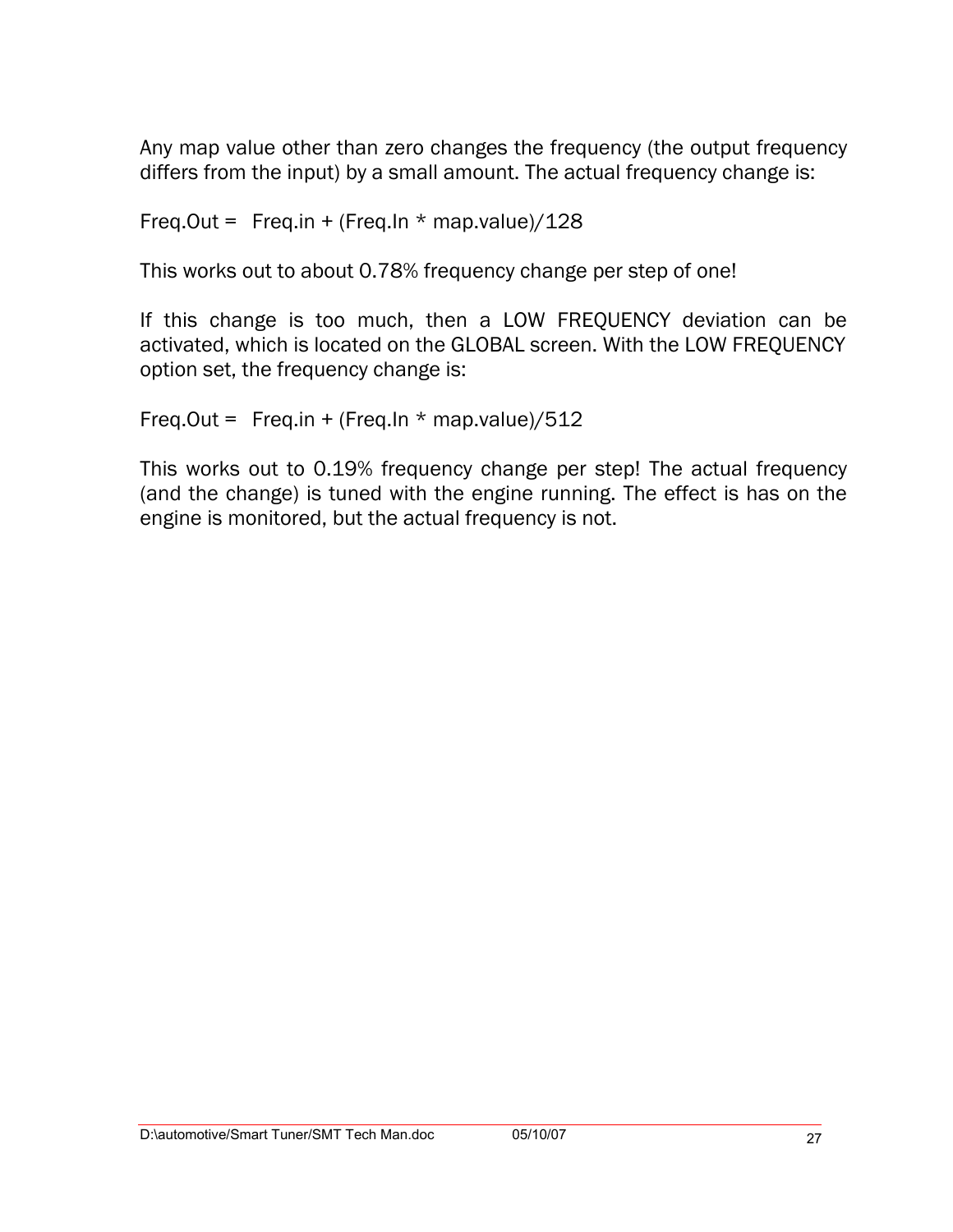# 12. WIRING - ALL UNITS

| Product                          | <b>PRO</b>              | <b>ADV</b>                  | <b>AONI</b>         |
|----------------------------------|-------------------------|-----------------------------|---------------------|
| Signal<br><b>GND</b><br>$+12$    | <b>Black</b><br>Red     | <b>Black</b><br>Red         | <b>Black</b><br>Red |
| Ana_defl<br>Ig1in (+defl)        | brown<br>yellow         | brown<br>yellow             | brown<br>yellow     |
| Road_in<br>Road_out              | orange<br>green         | orange<br>green             |                     |
| Analog_in<br>Analog_out          | blue<br>violet          | blue<br>violet              | blue<br>violet      |
| <b>MAP</b>                       | grey                    | grey                        | grey                |
| Ig1out<br>Ign_bout<br>Ign_pout   | white                   | white<br>pink<br>grey/black |                     |
| Ig2in, Freqin<br>Ig2out, Freqout | white/red<br>white/blue | white/red<br>white/blue     |                     |
| Pullup 4k7<br>IG1P<br>IG2P       | blue/black              | blue/black                  |                     |

BOP1

Note: The ADV & SUPER use the same hardware, but different software. The wires in brackets may be provided, but have no function.

Note: The AONI does not use the ignition map.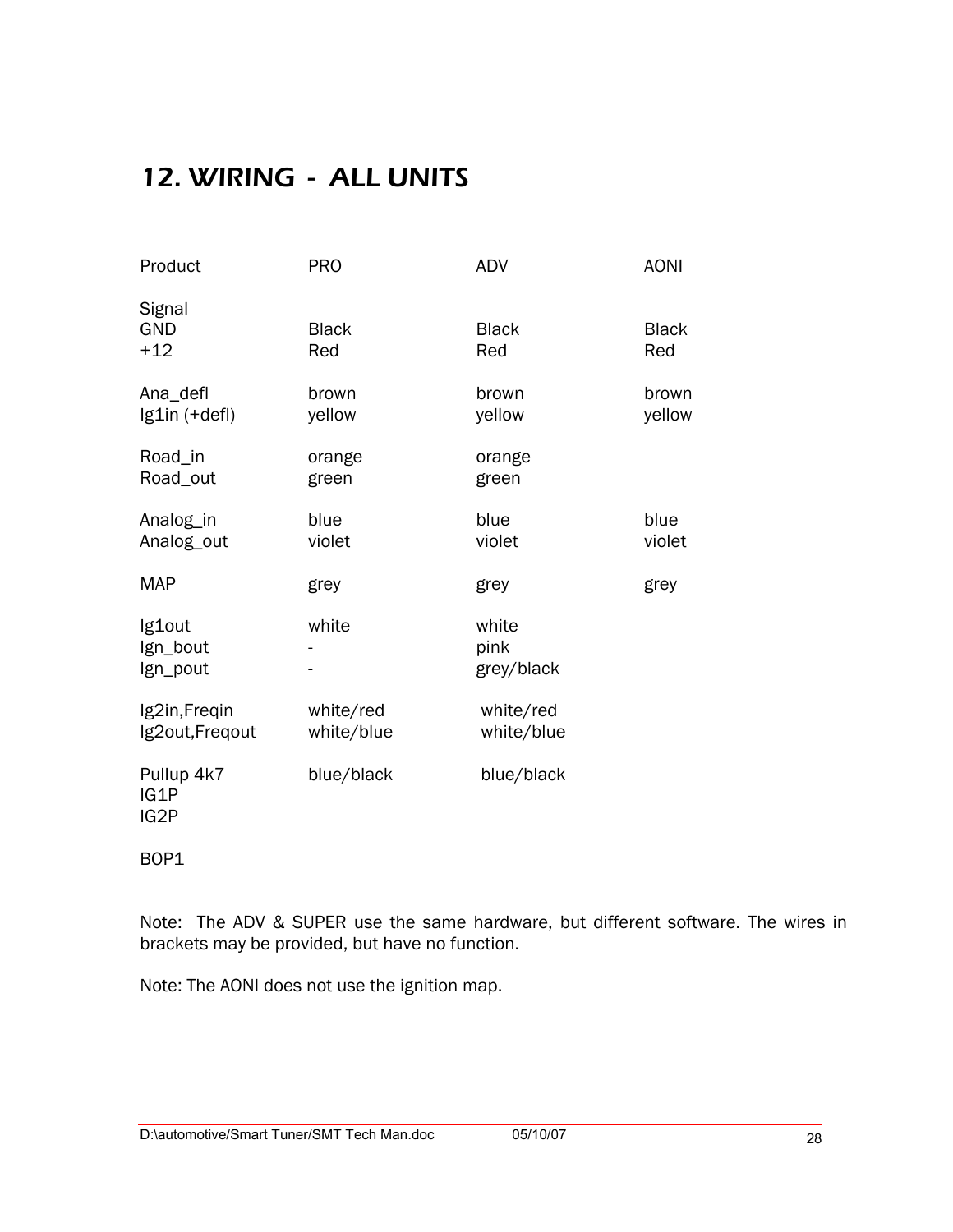# 13. SPECIFICATIONS:

Size : 77 x 77 mm Weight : ??????

POWER : 6 to 15VDC, approx. 0.03 Amps Temperature :  $-10$  to +60 degrees

#### ANALOG\_DEFL INPUT

- 10K impedance, 0.1 uF
- Protected above 5 volts
- Range 0-5 volts

#### ANALOG\_MOD INPUT

- 100K impedance, 0.1uF
- Range 0-5 volts
- Protected

#### ANALOG\_MOD OUTPUT

- 2k2, 0,1uF

#### MAP SWITCHING INPUT 10K

- impedance pull-up, map A: open map B: shorted to ground
- RS232 GND, RX, TX
- IG1IN, IG2IN: 4K7 pull-up to 12V TRIGGER LEVEL: 0.5 or 4.0 volts, software selectable Trigger delay: 0.02 ms Filtered
- SPEED\_IN: 4K7 pull-up to 12V Filtered Protected above 5V Trigger level approx. 2.5 volts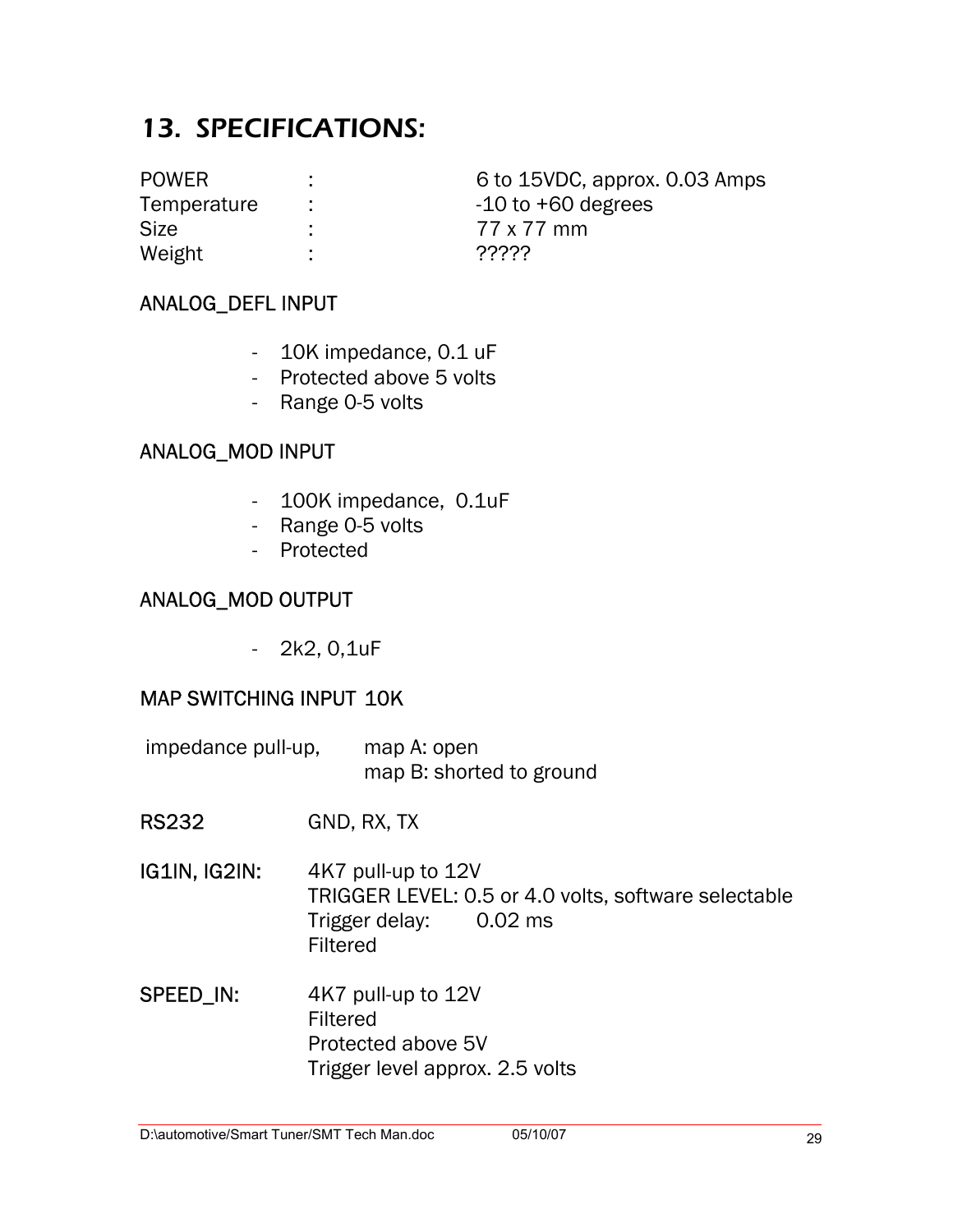| SPEED_OUT, IG2OUT, IG1OUT: |                                                    |
|----------------------------|----------------------------------------------------|
|                            | Transistor collector output                        |
|                            | Pull-up 4K7 to 12V                                 |
|                            | Sink current: max 20mA                             |
| <b>POUT:</b>               | Square wave pulse output                           |
|                            | Impedance 2k2                                      |
|                            | 0-12V swing<br>0.6ms at slow RPM                   |
|                            | 0.05ms at fast RPM                                 |
| <b>BOUT</b>                | Bipolar output<br>Impedance 2k2<br>+-5 volt pulses |
|                            | approx. 0.3ms positive, 0.3ms negative             |
| PULLUP                     | 4k7 to 12V                                         |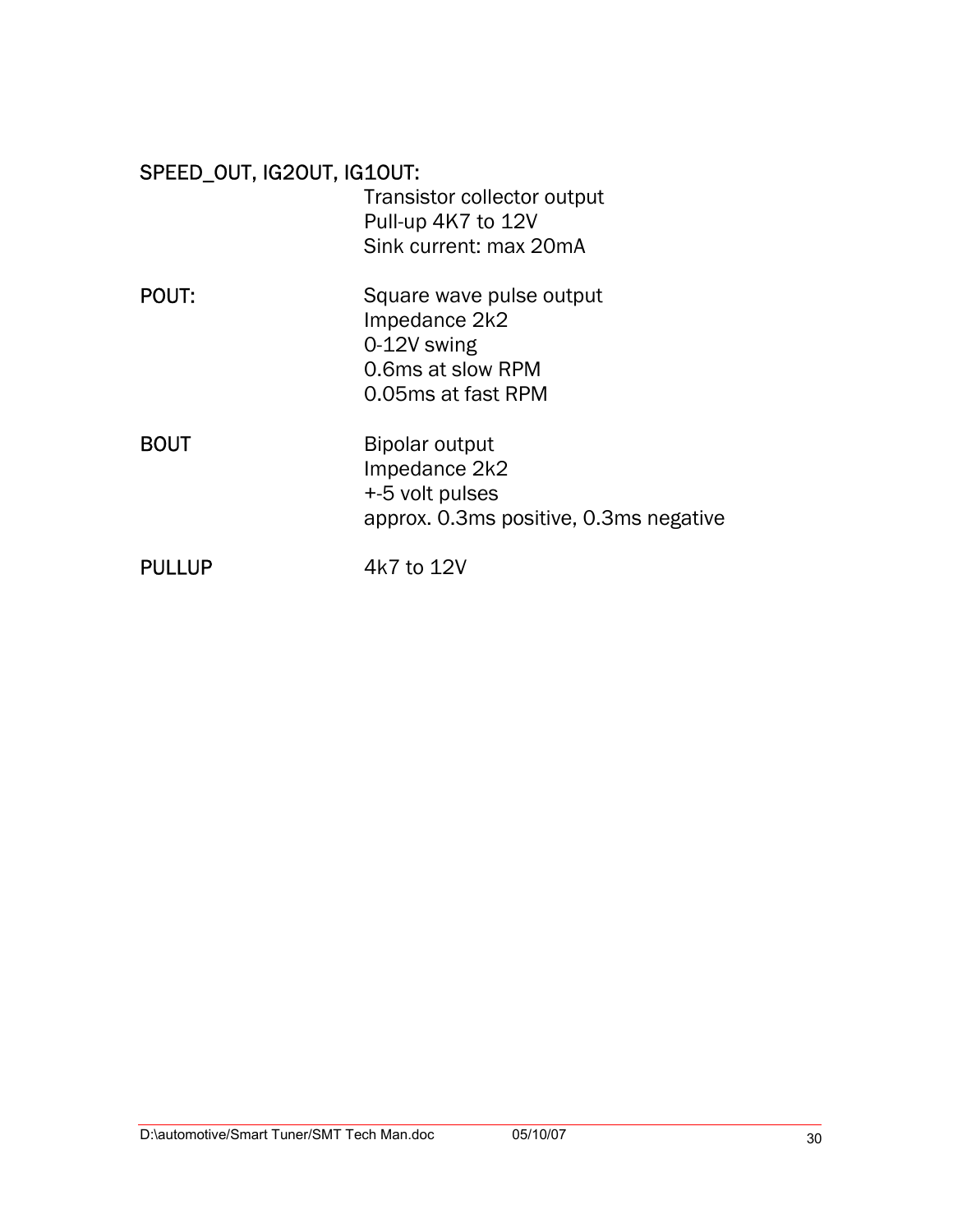# 14. RELAY SWITCHES – ALL UNITS

Some signals must be routed "through" the SMART TUNER so that they can be tuned. This involves "cutting" a wire. In order to check the signal while running the engine, a simple switchover arrangement is advised.



CONVENTIONAL "CUT AND ROUTE THROUGH"

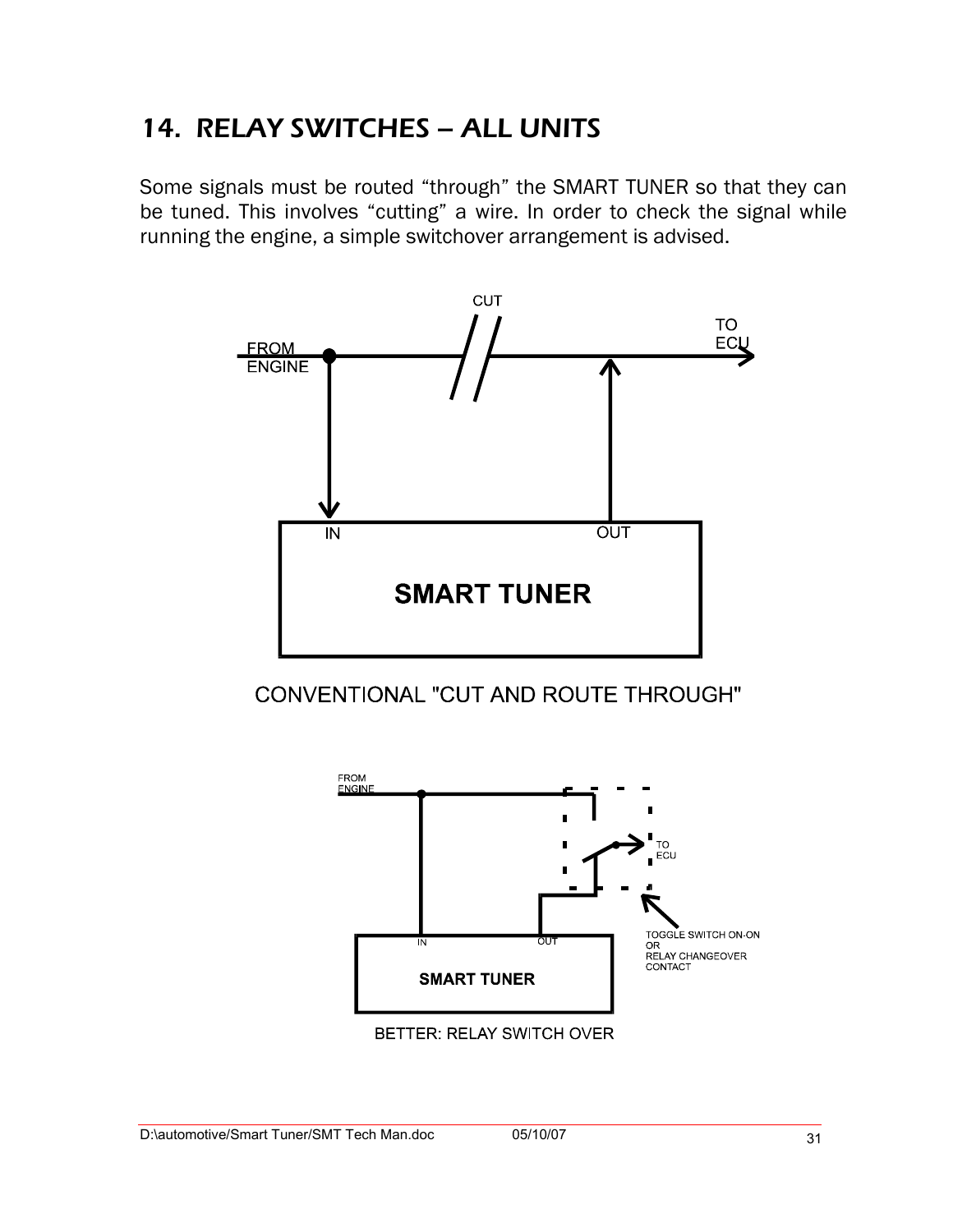# 15. KEYWORDS - ALL UNITS

Throughout this manual certain keywords are used. This section explains them.

#### *POWER:*

This means +12V from the battery and GROUND, chassis. The black wire goes to the chassis, or the ground signal in the ECU harness. The red wire goes to a 12V signal, which is switched from the ignition key.

#### *RPM (DEFLECTION):*

This signal moves the map cursor up and down. It is also the IGNITION #1 input signal.

#### *ANALOG DEFLECTION:*

This signal moves the map cursor right and left.

#### *IGNITION INPUT #1 (IG1IN):*

This signal is the same as the RPM DEFLECTION. Its corresponding output is the IGNITION OUTPUT (IG1OUT).

#### *IGNITION INPUT #2 (IG2IN):*

This signal is used for 2 simultaneous tuning of ignition systems. Only used in special applications.

#### *ANALOG INPUT:*

A signal in the range from 0 to 5V, which indicates the airflow, throttle or manifold temperature.

#### *ANALOG OUTPUT:*

The signal resulting from the ANALOG INPUT, but mapped.

#### *MAP:*

128 values, one of which is selected by the deflection inputs. This selected map value is then applied to one of the inputs to produce a modified output.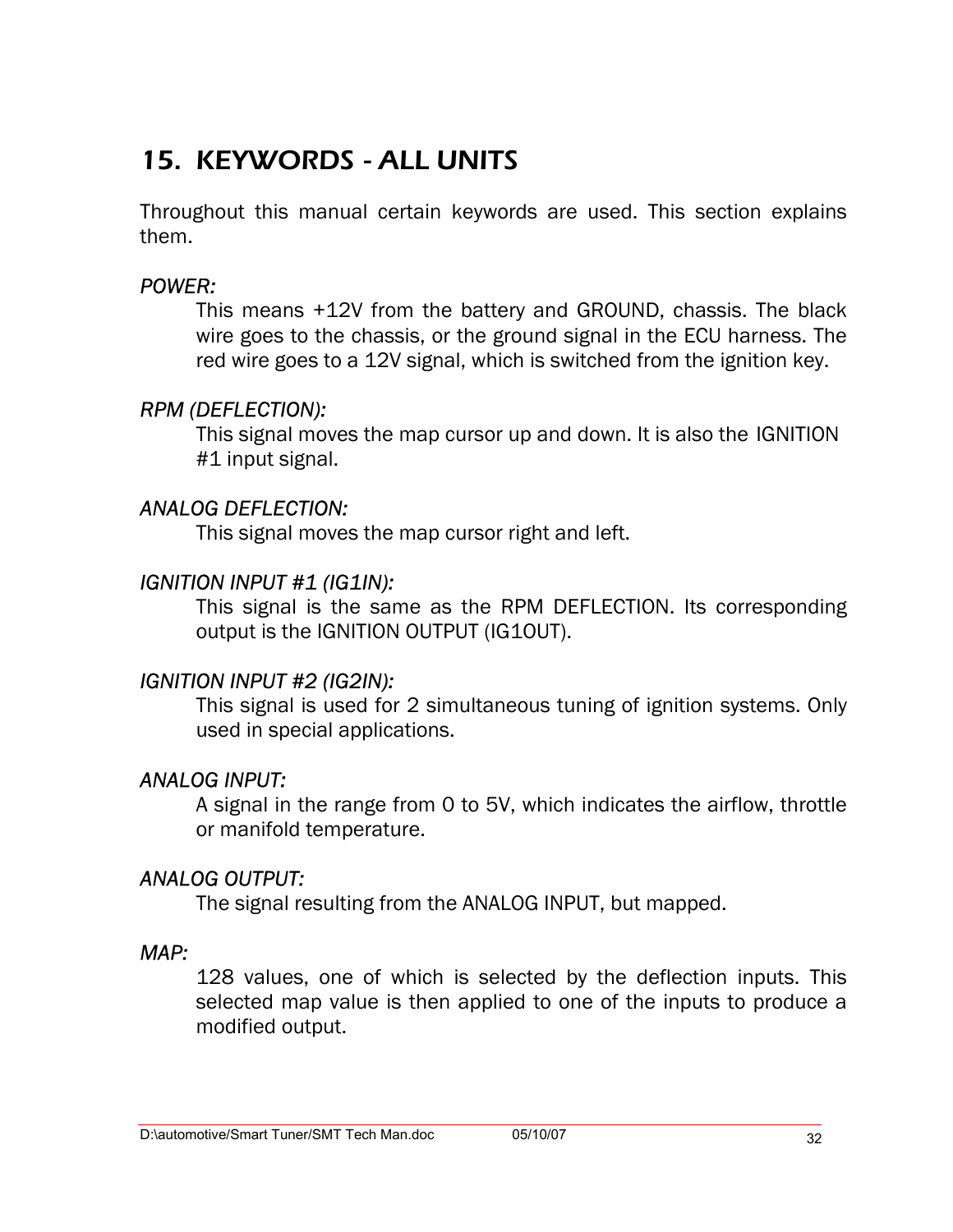#### *MAP VALUE:*

One particular value within a map.

#### *ECU:*

This is the standard Engine control unit in your car.

#### *FREQUENCY:*

A signal generated by the airflow meter, or manifold pressure sensor. It tells the ECU what the measured sensor value is. The frequency changes with changing engine parameters.

### *PULSE OUTPUT:*

A signal from 0 to +12V, short of duration.

#### *BIPOLAR OUTPUT:*

A signal which "swings" from zero to positive, then to negative, and then returns to zero again.

#### *ROAD SPEED:*

Not a RPM signal, but a signal, which is generated from the drive train. It describes the ROAD SPEED the car is traveling.

#### *GOVENOR:*

Some cars have a road speed governor, which restricts the max speed the car is ALLOWED to travel. The same signal may be used to switch gears in automatic transmissions.

#### *RETARD/ADVANCE:*

Applies to ignition. A positive number ADVANCES, a negative number RETARDS. The maximum retard and advance of a signal depends on the unit and the pickup system.

#### *FUEL TUNING:*

A method, where by you change a signal from the engine to the ECU, and the ECU changes the fuel.

#### *IGNITION TUNING:*

A method where you retard or advance a signal from the engine to the ECU, and then the ignition retards or advances.